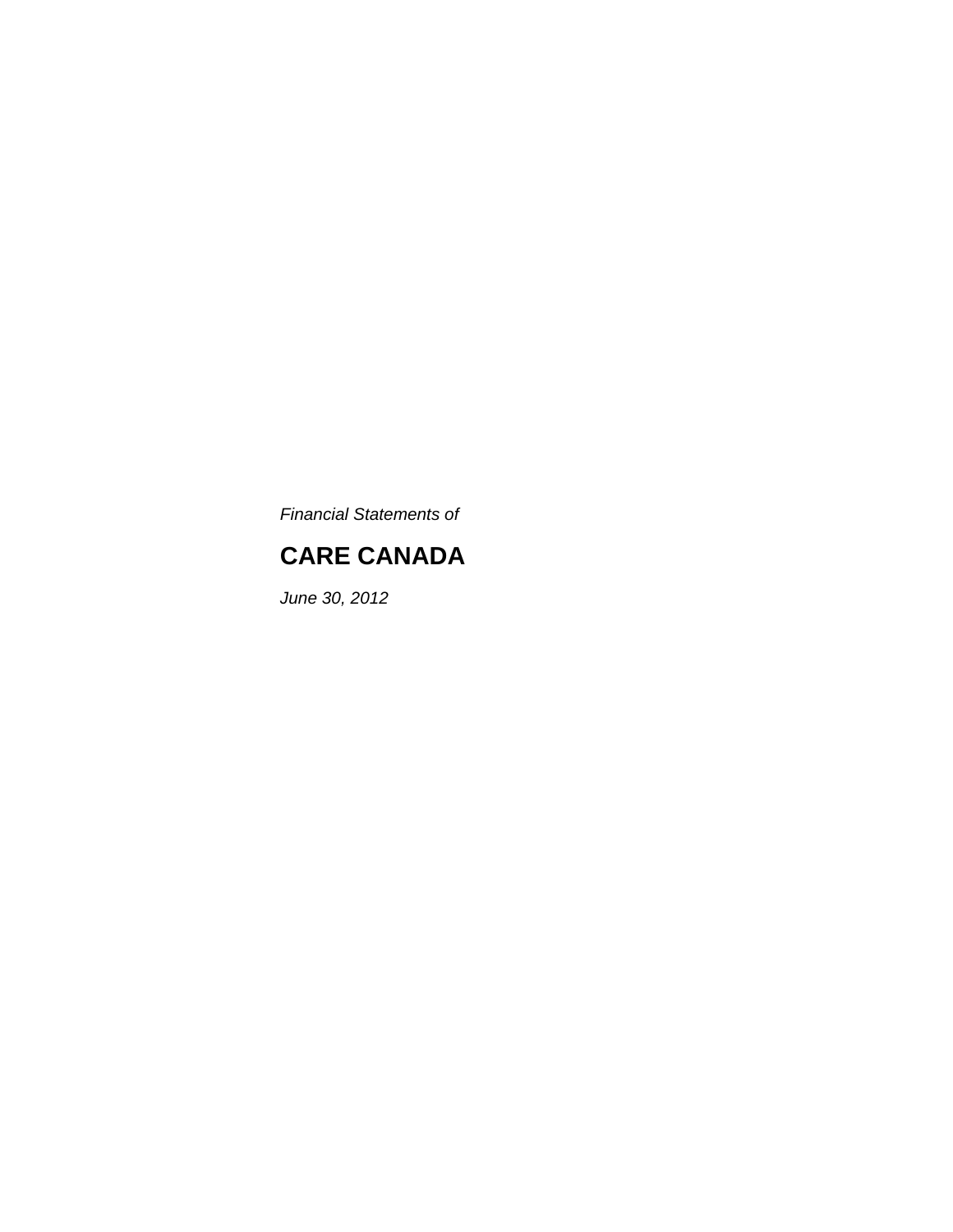# Deloitte.

Deloitte & Touche LLP 800 - 100 Queen Street Ottawa ON K1P 5T8 Canada

Tel: (613) 236-2442 Fax: (613) 236-2195 www.deloitte.ca

## **Independent Auditor's Report**

To the Board of Directors of CARE Canada

#### *Report on the Financial Statements*

We have audited the accompanying financial statements of CARE Canada, which comprise the statement of financial position as at June 30, 2012 and the statements of operations, changes in fund balances and cash flows for the year then ended, and a summary of significant accounting policies and other explanatory information.

#### *Management's Responsibility for the Financial Statements*

Management is responsible for the preparation and fair presentation of these financial statements in accordance with Canadian generally accepted accounting principles, and for such internal controls as management determines is necessary to enable the preparation of financial statements that are free from material misstatement, whether due to fraud or error.

#### *Auditor's Responsibility*

Our responsibility is to express an opinion on these financial statements based on our audit. We conducted our audit in accordance with Canadian generally accepted auditing standards. Those standards require that we comply with ethical requirements and plan and perform the audit to obtain reasonable assurance about whether the financial statements are free from material misstatement.

An audit involves performing procedures to obtain audit evidence about the amounts and disclosures in the financial statements. The procedures selected depend on the auditor's judgement, including the assessment of the risks of material misstatement of the financial statements, whether due to fraud or error. In making those risk assessments, the auditor considers internal control relevant to the entity's preparation and fair presentation of the financial statements in order to design audit procedures that are appropriate in the circumstances, but not for the purpose of expressing an opinion on the effectiveness of the entity's internal control. An audit also includes evaluating the appropriateness of accounting policies used and the reasonableness of accounting estimates made by management, as well as evaluating the overall presentation of the financial statements.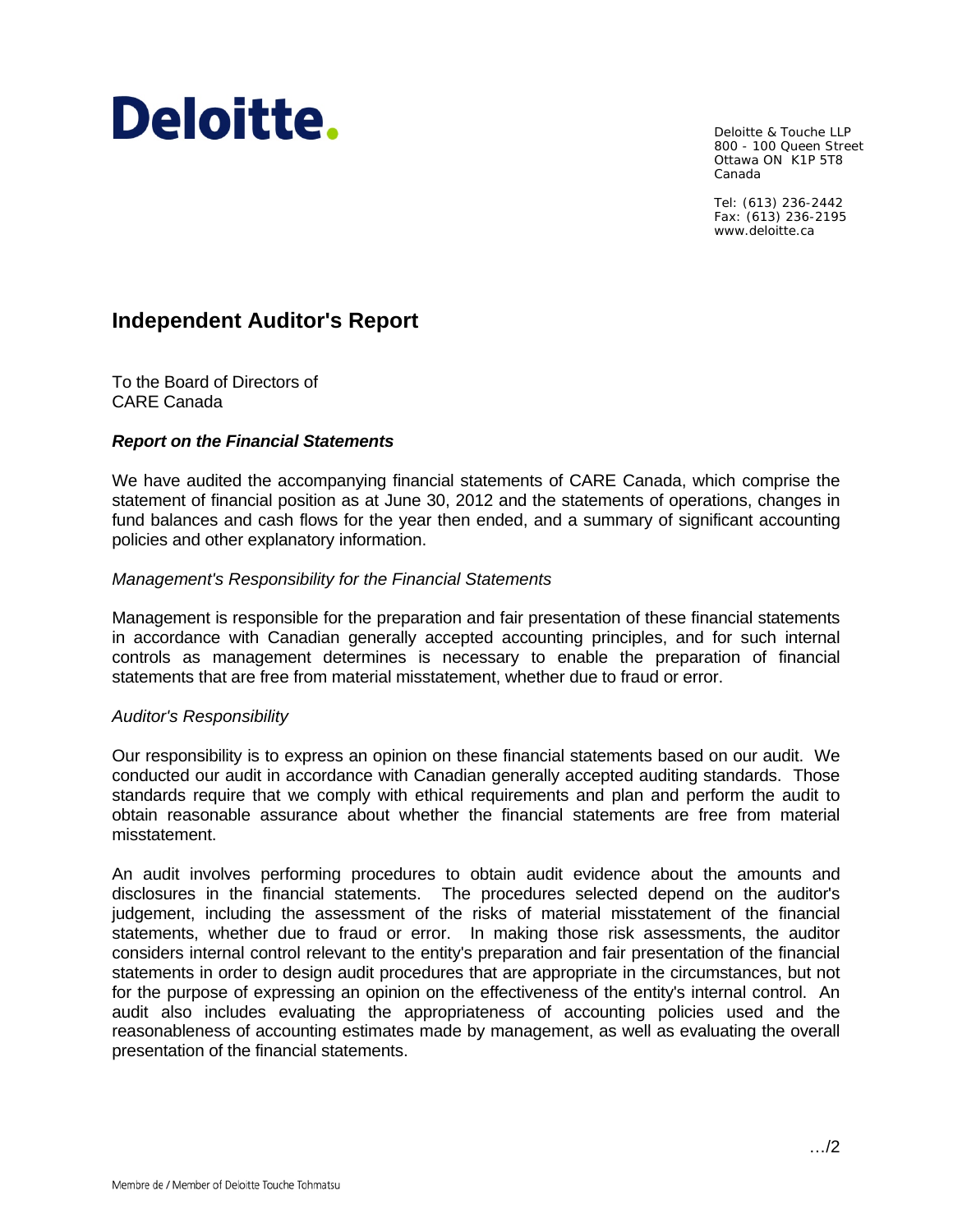# **Independent Auditor's Report (Continued)**

#### *Auditor's Responsibility (Continued)*

We believe that the audit evidence we have obtained is sufficient and appropriate to provide a basis for our audit opinion.

#### *Opinion*

In our opinion, the financial statements present fairly, in all material respects, the financial position of CARE Canada as at June 30, 2012 and the results of its operations and its cash flows for the year then ended in accordance with Canadian generally accepted accounting principles.

#### *Report on Other Legal and Regulatory Requirements*

As required by the Canada Corporations Act, we report that, in our opinion, these principles have been applied on a basis consistent with that of the preceding year.

Deloitte stouch LLP

Chartered Accountants Licensed Public Accountants

October 22, 2012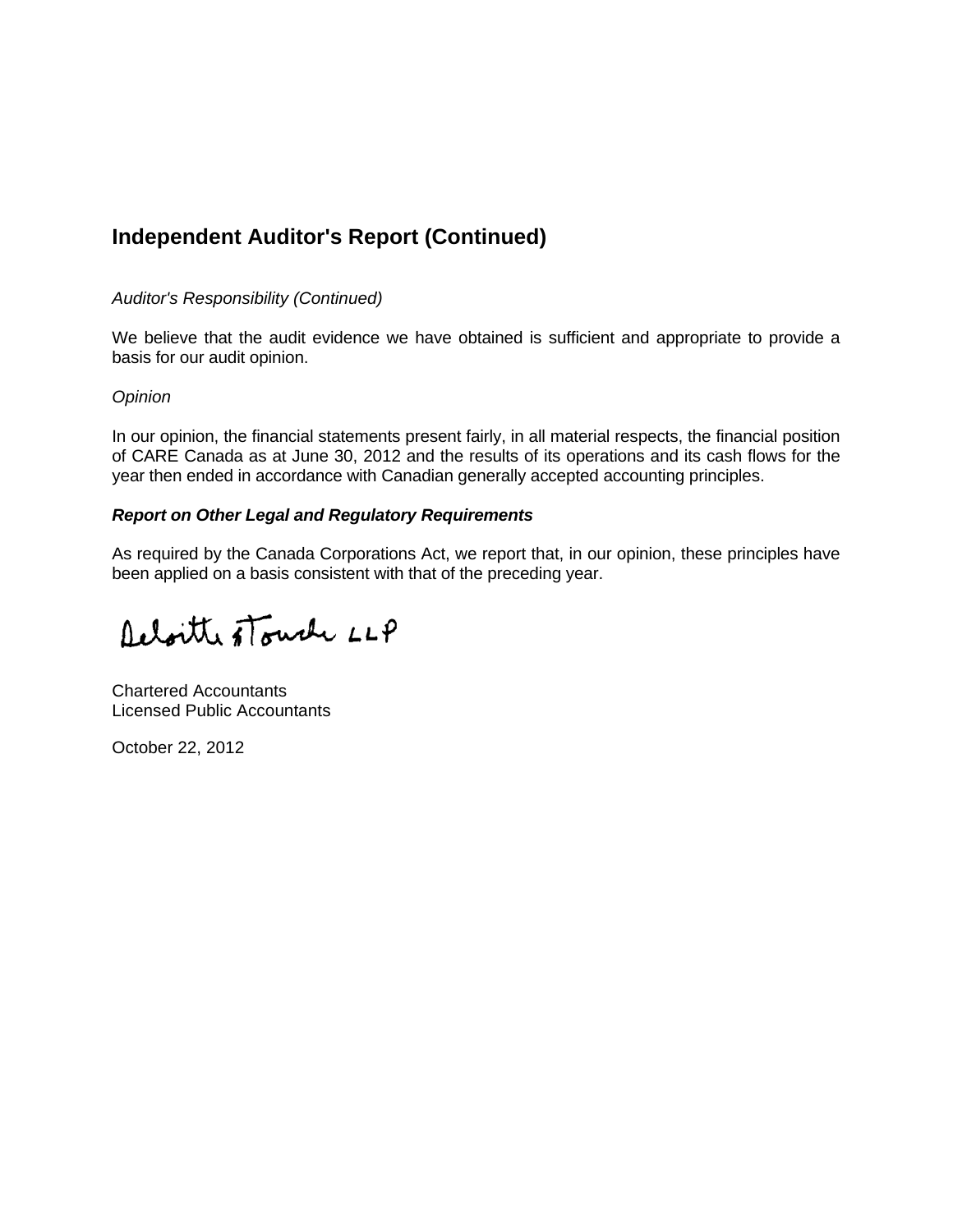# **CARE CANADA**

**Financial Statements June 30, 2012** 

| <b>Statement of Financial Position</b>             | 1              |
|----------------------------------------------------|----------------|
| <b>Statement of Operations</b>                     | $\overline{2}$ |
| Statement of Changes in Fund Balances              | 3              |
| <b>Statement of Cash Flows</b>                     | 4              |
| Notes to the Financial Statements                  | $5 - 21$       |
| Schedule - Program Activities According to Sectors | 22             |

PAGE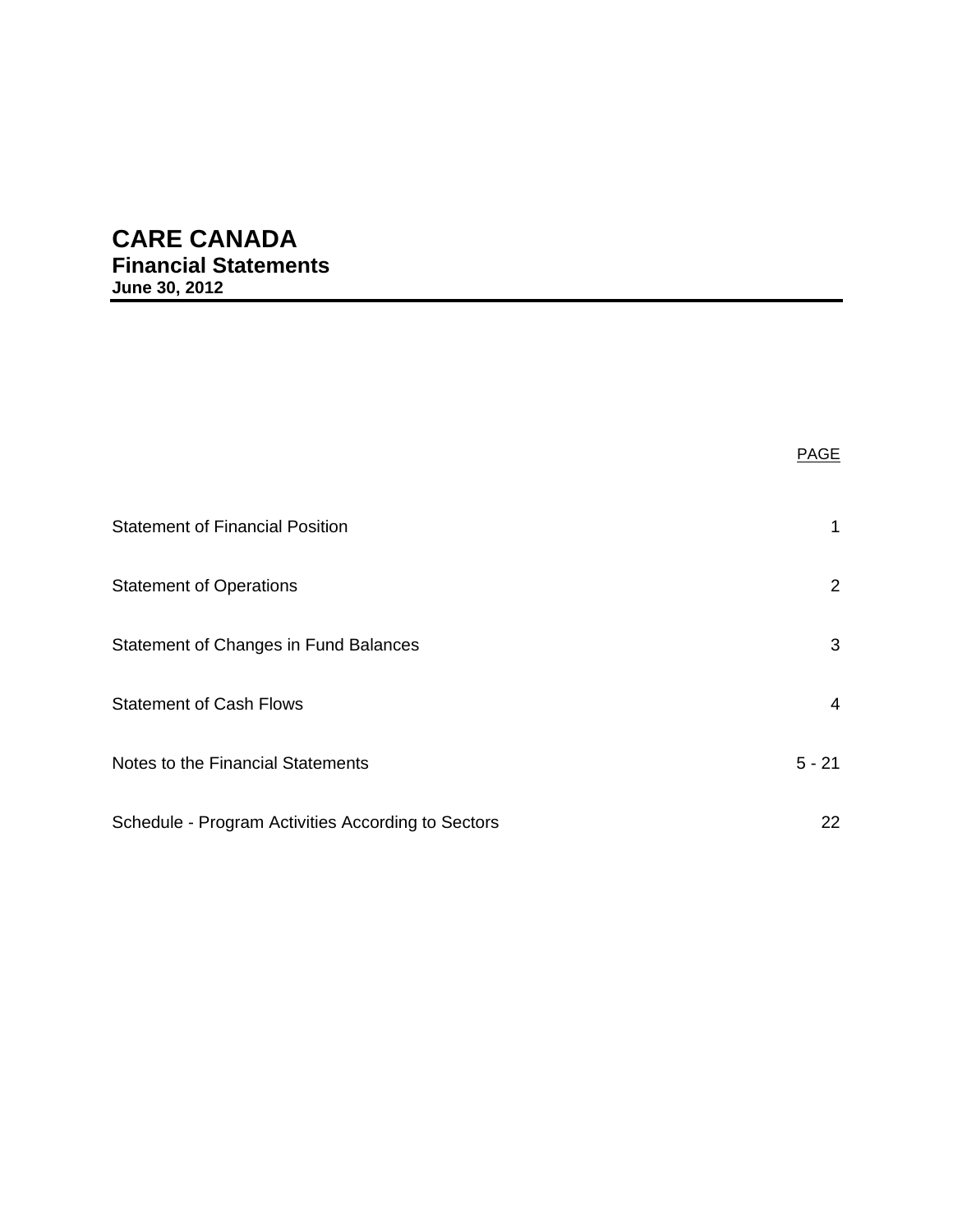#### **CARE CANADA Statement of Financial Position as at June 30, 2012**

|                                                                                                                                                 |    |                                      |    |                                                 | Total                                                 |    |                                                 |  |  |
|-------------------------------------------------------------------------------------------------------------------------------------------------|----|--------------------------------------|----|-------------------------------------------------|-------------------------------------------------------|----|-------------------------------------------------|--|--|
|                                                                                                                                                 |    | Venture and<br><b>Emergency Fund</b> |    | Annual<br>Fund                                  | 2012                                                  |    | 2011                                            |  |  |
| <b>CURRENT ASSETS</b>                                                                                                                           |    |                                      |    |                                                 |                                                       |    |                                                 |  |  |
| Cash and cash equivalents<br>Amounts receivable<br>Contributions receivable from donors (Note 4)<br>Prepaid expenses                            | \$ |                                      | \$ | 31,109,556<br>2,804,782<br>6,426,920<br>470,177 | \$<br>31,109,556<br>2,804,782<br>6,426,920<br>470,177 | \$ | 22,385,806<br>4,018,522<br>3,166,709<br>510,286 |  |  |
|                                                                                                                                                 |    |                                      |    | 40,811,435                                      | 40,811,435                                            |    | 30,081,323                                      |  |  |
| <b>RESTRICTED INVESTMENTS (Note 4)</b><br><b>LOANS RECEIVABLE (Note 15)</b><br>LONG-TERM INVESTMENTS (Note 5)<br>CAPITAL ASSETS (Note 6)        |    | 158,463<br>187,182                   |    | 229,794<br>29,548<br>6,227,554                  | 229,794<br>158,463<br>216,730<br>6,227,554            |    | 229,794<br>550,017<br>333,857<br>3,781,264      |  |  |
| <b>TOTAL ASSETS</b>                                                                                                                             | \$ | 345,645                              | S  | 47,298,331                                      | \$<br>47,643,976                                      | \$ | 34,976,255                                      |  |  |
| <b>CURRENT LIABILITIES</b>                                                                                                                      |    |                                      |    |                                                 |                                                       |    |                                                 |  |  |
| Inter-fund balance<br>Accounts payable and accrued liabilities<br>Deferred contributions (Note 4)<br>Current portion of long-term debt (Note 8) | \$ | (365, 289)                           | \$ | 365,289<br>9,908,182<br>26,560,930<br>192,787   | \$<br>9,908,182<br>26,560,930<br>192,787              | \$ | 8,535,051<br>18,315,001<br>183,676              |  |  |
|                                                                                                                                                 |    | (365, 289)                           |    | 37,027,188                                      | 36,661,899                                            |    | 27,033,728                                      |  |  |
| LONG-TERM DEBT (Note 8)<br>DEFERRED CONTRIBUTIONS (Note 4)<br>DEFERRED CONTRIBUTIONS RELATED                                                    |    |                                      |    | 1,218,743<br>229,794                            | 1,218,743<br>229,794                                  |    | 1,411,530<br>229,794                            |  |  |
| TO CAPITAL ASSETS (Note 9)                                                                                                                      |    |                                      |    | 2,387,836                                       | 2,387,836                                             |    | 202,860                                         |  |  |
| <b>TOTAL LIABILITIES</b>                                                                                                                        |    | (365, 289)                           |    | 40,863,561                                      | 40,498,272                                            |    | 28,877,912                                      |  |  |
| COMMITMENTS, CONTINGENT LIABILITIES AND GUARANTEES (Notes 16 and 17)                                                                            |    |                                      |    |                                                 |                                                       |    |                                                 |  |  |

#### FUND BALANCES

| Unrestricted                         |         | 3,006,582  | 3,006,582  | 3,617,005  |
|--------------------------------------|---------|------------|------------|------------|
| Invested in capital assets (Note 10) | -       | 2,428,188  | 2,428,188  | 1,983,198  |
| Internally restricted (Note 11)      | ۰       | 1,000,000  | 1,000,000  | -          |
| Externally restricted -              |         |            |            |            |
| Venture and Emergency Fund           | 710.934 |            | 710.934    | 498,140    |
| TOTAL FUND BALANCES                  | 710.934 | 6,434,770  | 7.145.704  | 6,098,343  |
| TOTAL LIABILITIES AND FUND BALANCES  | 345.645 | 47.298.331 | 47,643,976 | 34,976,255 |

#### ON BEHALF OF THE BOARD

\_\_\_\_\_\_\_\_\_\_\_\_\_\_\_\_\_\_\_\_\_\_\_\_\_\_\_\_\_\_\_\_\_\_\_\_\_\_\_ Director

\_\_\_\_\_\_\_\_\_\_\_\_\_\_\_\_\_\_\_\_\_\_\_\_\_\_\_\_\_\_\_\_\_\_\_\_\_\_\_ Director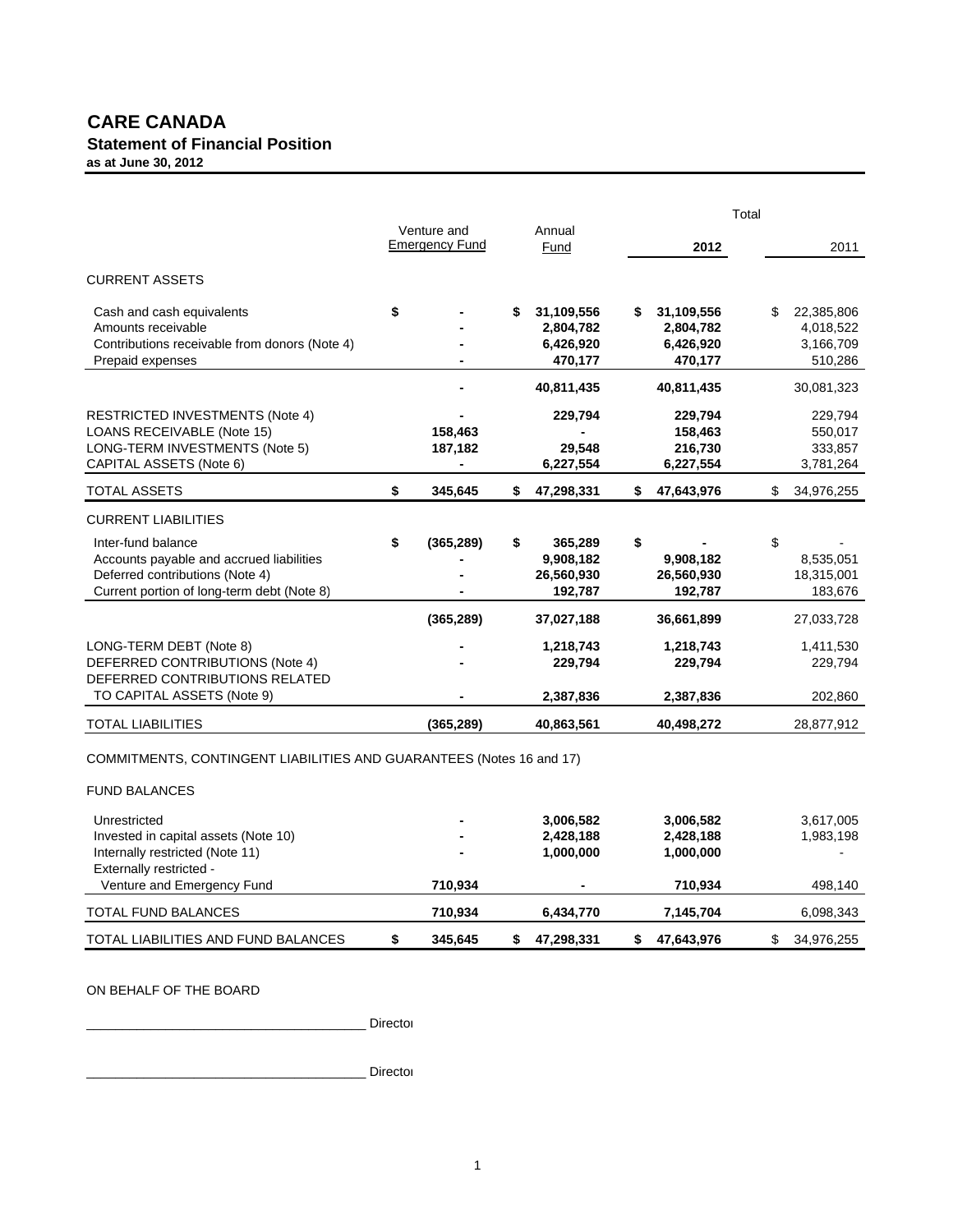## **CARE CANADA Statement of Operations**

**year ended June 30, 2012**

|                                                |                                      |                 |                 | Total |             |
|------------------------------------------------|--------------------------------------|-----------------|-----------------|-------|-------------|
|                                                | Venture and<br><b>Emergency Fund</b> | Annual<br>Fund  | 2012            |       | 2011        |
| Support and revenue                            |                                      |                 |                 |       |             |
| Donations                                      |                                      |                 |                 |       |             |
| Unrestricted                                   | \$                                   | \$<br>5,909,146 | \$<br>5,909,146 | \$    | 6,171,809   |
| Restricted                                     | 3,693                                | 4,045,665       | 4,049,358       |       | 3,454,515   |
| Canadian funded                                |                                      | 27,431,898      | 27,431,898      |       | 28,405,761  |
| Globally funded                                |                                      | 68,165,761      | 68,165,761      |       | 48,656,389  |
| <b>CARE</b> International Members              |                                      | 46,627,706      | 46,627,706      |       | 40,625,203  |
| Interest and investment income (Note 13)       | 311,568                              | 212,708         | 524,276         |       | 143,506     |
| Amortization of deferred contributions related |                                      |                 |                 |       |             |
| to capital assets (Note 9)                     |                                      | 502,671         | 502,671         |       | 45,080      |
| Miscellaneous                                  |                                      | 1,814,555       | 1,814,555       |       | 1,175,320   |
| Foreign exchange gains (losses)                |                                      | 382,803         | 382,803         |       | (343, 825)  |
| <b>Total Support and Revenue</b>               | 315,261                              | 155,092,913     | 155,408,174     |       | 128,333,758 |
| Expenses                                       |                                      |                 |                 |       |             |
| Program activities (Schedule)                  |                                      |                 |                 |       |             |
| Humanitarian and Emergency Assistance          |                                      | 86,932,015      | 86,932,015      |       | 59,299,479  |
| Environment and Natural Resource Management    |                                      | 10,444,014      | 10,444,014      |       | 14,720,673  |
| Health and HIV                                 |                                      | 23,272,617      | 23,272,617      |       | 21,883,223  |
| Multi-Sectoral Programs                        |                                      | 13,245,233      | 13,245,233      |       | 11,849,921  |
| <b>Enterprise Development</b>                  |                                      | 10,476,556      | 10,476,556      |       | 11,085,746  |
| Country office management                      |                                      | 967,385         | 967,385         |       | 818,388     |
| International programs                         |                                      | 1,374,000       | 1,374,000       |       | 1,095,117   |
|                                                |                                      | 146,711,820     | 146,711,820     |       | 120,752,547 |
| Support services                               |                                      |                 |                 |       |             |
| Management and general                         |                                      | 3,553,056       | 3,553,056       |       | 3,162,407   |
| Fundraising, public and donor relations        | 2,997                                | 3,594,268       | 3,597,265       |       | 3,585,875   |
| Membership in CARE International               | 99,470                               | 399,202         | 498,672         |       | 473,406     |
|                                                | 102,467                              | 7,546,526       | 7,648,993       |       | 7,221,688   |
| <b>Total Expenses</b>                          | 102,467                              | 154,258,346     | 154,360,813     |       | 127,974,235 |
| <b>EXCESS OF REVENUE OVER EXPENSES</b>         | \$<br>212,794                        | \$<br>834,567   | \$<br>1,047,361 | \$    | 359,523     |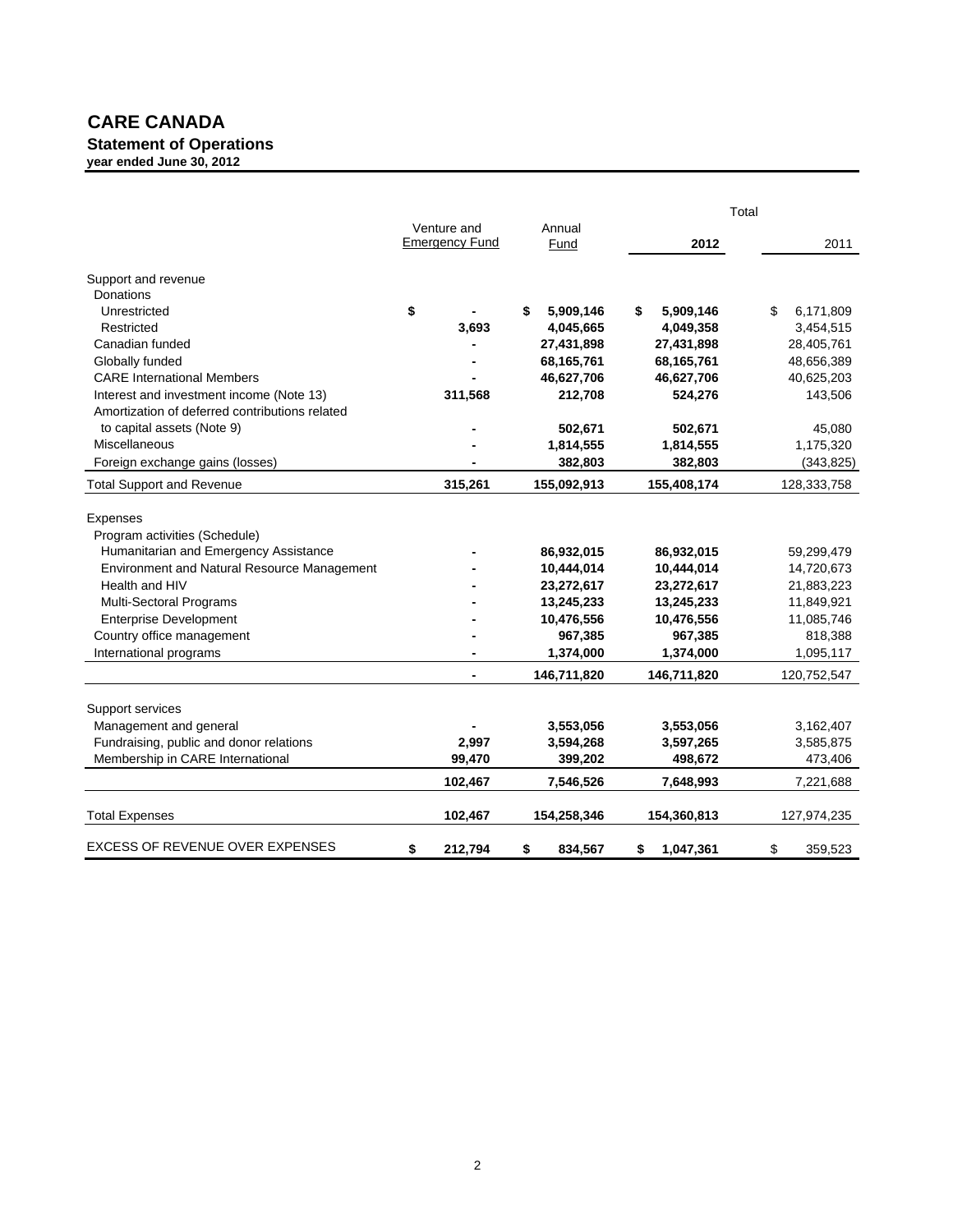#### **CARE CANADA Statement of Changes in Fund Balances year ended June 30, 2012**

|                                                                        |   |                                      |                                                   | <b>Annual Fund</b>                    |    |                |    |           | Total |                 |
|------------------------------------------------------------------------|---|--------------------------------------|---------------------------------------------------|---------------------------------------|----|----------------|----|-----------|-------|-----------------|
|                                                                        |   | Venture and<br><b>Emergency Fund</b> | Invested in<br><b>Capital Assets</b><br>(Note 10) | Internally<br>Restricted<br>(Note 11) |    | Unrestricted   |    | 2012      |       | 2011            |
| <b>FUND BALANCES, BEGINNING OF YEAR</b>                                |   | 498,140                              | 1,983,198                                         | \$                                    | \$ | 3,617,005      | \$ | 6,098,343 |       | \$<br>5,588,820 |
| Excess of revenue over expenses                                        |   | 212,794                              | $\blacksquare$                                    |                                       |    | 834,567        |    | 1,047,361 |       | 359,523         |
| Unrealized gains on available-for-sale financial assets                |   | $\overline{\phantom{0}}$             | $\blacksquare$                                    | $\overline{\phantom{0}}$              |    | $\blacksquare$ |    |           |       | 150,000         |
| Net investment in capital assets (Note 10)                             |   |                                      | 444,990                                           |                                       |    | (444,990)      |    |           |       |                 |
| Transfer to internally restricted (Note 11)                            |   |                                      | $\blacksquare$                                    | 1,000,000                             |    | (1,000,000)    |    |           |       |                 |
| <b>FUND BALANCES, END OF YEAR</b>                                      |   | 710,934                              | 2,428,188                                         | 1,000,000                             |    | 3,006,582      | \$ | 7,145,704 |       | \$<br>6,098,343 |
| Accumulated unrealized gains on available-for-sale<br>financial assets | S | 150,000                              |                                                   |                                       | S  |                | S  | 150,000   |       | \$<br>150,000   |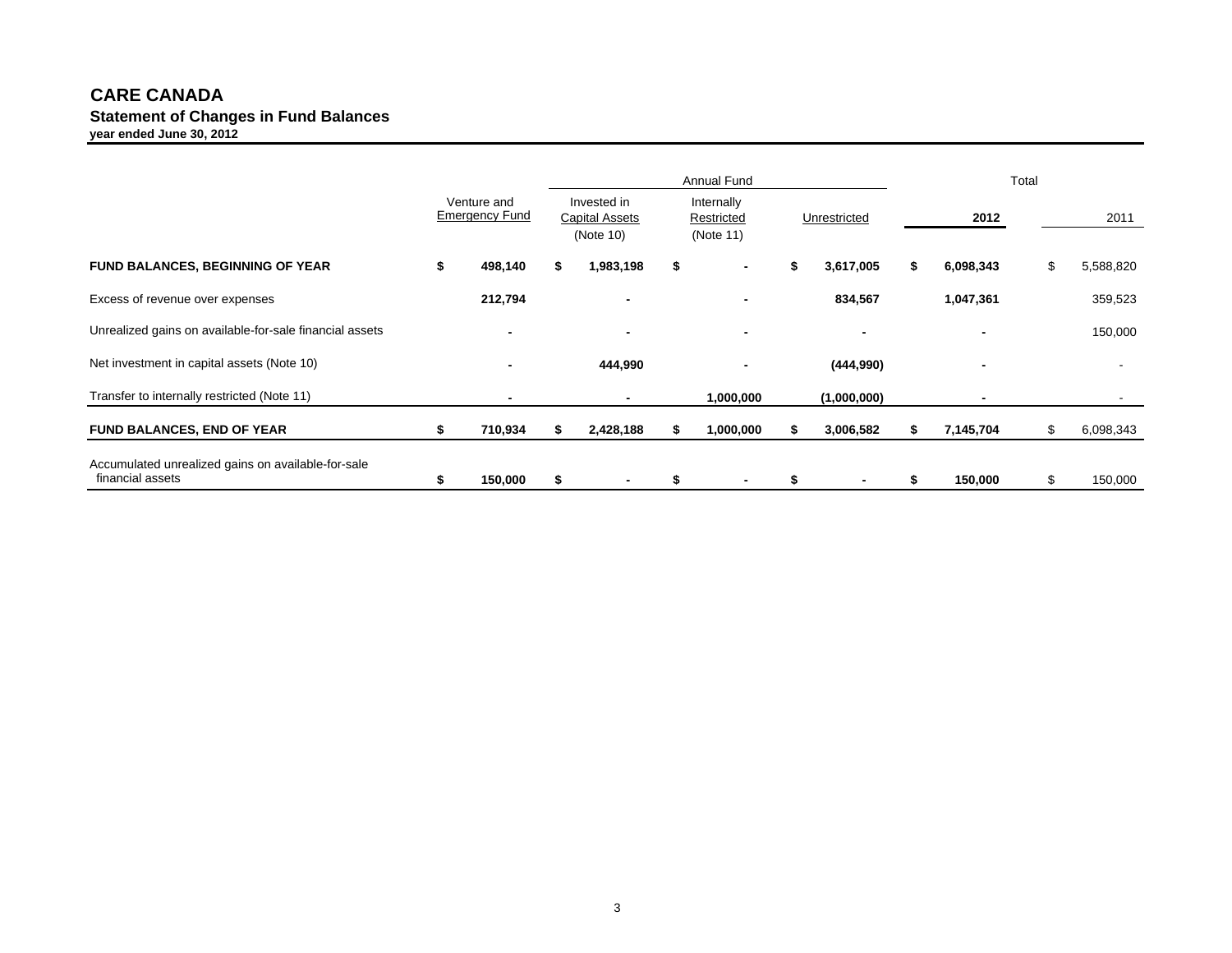# **CARE CANADA Statement of Cash Flows**

**year ended June 30, 2012**

|                                                                                               | 2012                     | 2011                   |
|-----------------------------------------------------------------------------------------------|--------------------------|------------------------|
| NET INFLOW (OUTFLOW) OF CASH                                                                  |                          |                        |
| RELATED TO THE FOLLOWING ACTIVITIES:                                                          |                          |                        |
| <b>OPERATING</b>                                                                              |                          |                        |
| Excess of revenue over expenses                                                               | \$<br>1,047,361          | \$<br>359,523          |
| Items not affecting cash:                                                                     |                          |                        |
| Amortization of capital assets<br>Amortization of deferred contributions related              | 716,487                  | 260,493                |
| to capital assets                                                                             | (502, 671)               | (45,080)               |
| Gain on disposal of capital assets                                                            |                          | (183, 608)             |
|                                                                                               | 1,261,177                | 391,328                |
|                                                                                               |                          |                        |
| Changes in non-cash operating working capital items:                                          |                          |                        |
| Decrease in amounts receivable<br>Decrease (increase) in contributions receivable from donors | 1,213,740<br>(3,260,211) | 3,066,909<br>3,310,165 |
| Decrease (increase) in prepaid expenses                                                       | 40,109                   | (69, 514)              |
| Increase in accounts payable and accrued liabilities                                          | 1,373,131                | 243,247                |
| Increase (decrease) in deferred contributions                                                 | 8,245,929                | (7, 156, 210)          |
|                                                                                               | 8,873,875                | (214, 075)             |
|                                                                                               |                          |                        |
| <b>INVESTING</b>                                                                              |                          |                        |
| Acquisition of capital assets<br>Proceeds on disposal of capital assets                       | (3, 162, 777)            | (65, 549)<br>268,877   |
| Decrease (increase) in loans receivable                                                       | 391,554                  | (36, 875)              |
| Decrease (increase) in long-term investments                                                  | 117,127                  | (15, 773)              |
|                                                                                               | (2,654,096)              | 150,680                |
|                                                                                               |                          |                        |
| <b>FINANCING</b>                                                                              |                          |                        |
| Repayment of long-term debt                                                                   | (183, 676)               | (173, 507)             |
| Increase in deferred contributions related to capital assets                                  | 2,687,647                |                        |
|                                                                                               | 2,503,971                | (173, 507)             |
| NET CASH INFLOW (OUTFLOW)                                                                     | 8,723,750                | (236, 902)             |
| CASH AND CASH EQUIVALENTS, BEGINNING OF YEAR                                                  | 22,385,806               | 22,622,708             |
| CASH AND CASH EQUIVALENTS, END OF YEAR                                                        | \$31,109,556             | \$<br>22,385,806       |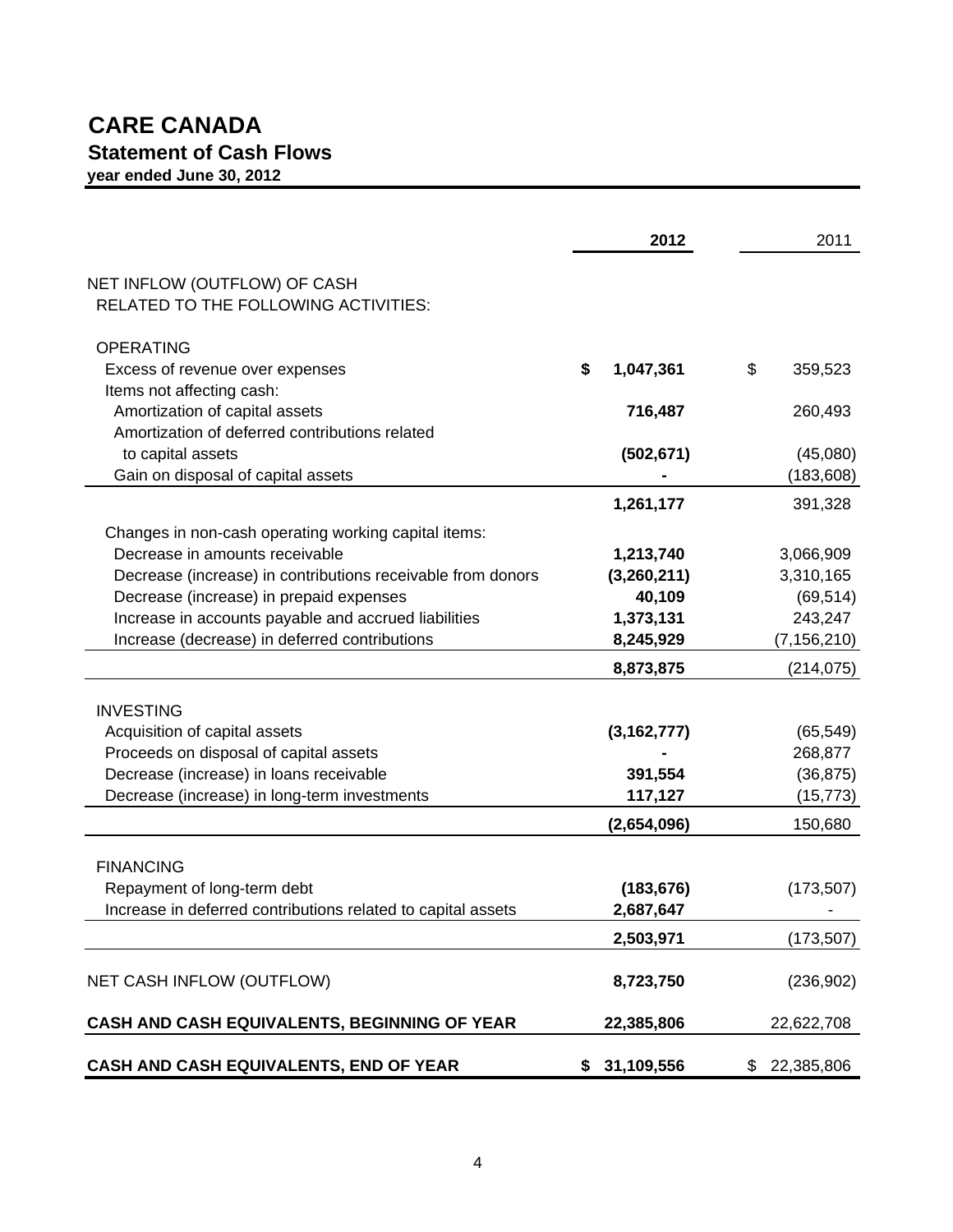#### **1. DESCRIPTION**

CARE Canada was established in 1946 and was incorporated in 1977 under Part II of the Canada Corporations Act. CARE Canada is a not-for-profit, non-governmental organization in the field of relief, reconstruction and development in developing countries and is governed by a volunteer board of directors whose services are provided at no cost to CARE Canada.

CARE Canada is a registered charitable organization for purposes of the Income Tax Act (Canada) and as such is not subject to income tax. CARE Canada is an independent member of CARE International.

#### **2. SIGNIFICANT ACCOUNTING POLICIES**

The financial statements have been prepared in accordance with the Canadian Institute of Chartered Accountants (CICA) Handbook - Part V *Pre-Changeover Accounting Standards* (Canadian GAAP) and include the following significant accounting policies:

#### *Basis of presentation*

 These financial statements include the assets and liabilities of CARE Canada's Canadian operations and the seven (2011 - six) overseas Country Offices (Chad, Cuba, Djibouti, Indonesia, Kenya, Zambia and Zimbabwe) for which it has responsibility, and the revenue and expenses for which CARE Canada and its seven overseas Country Offices enter into contracts with donors for the funding of projects in various countries.

#### *Fund accounting*

 CARE Canada follows the restricted fund method of accounting for contributions. To ensure observance of limitations and restrictions placed on the use of resources available to CARE Canada, the accounts of CARE Canada are classified for reporting purposes into funds in accordance with activities or objectives specified by the donors or in accordance with the directives issued by the Board of Directors. Transfers between funds are recorded as approved by CARE Canada's Board of Directors.

 The Annual Fund reports resources to be used for CARE Canada's program and administrative activities. This fund reports unrestricted resources and restricted contributions.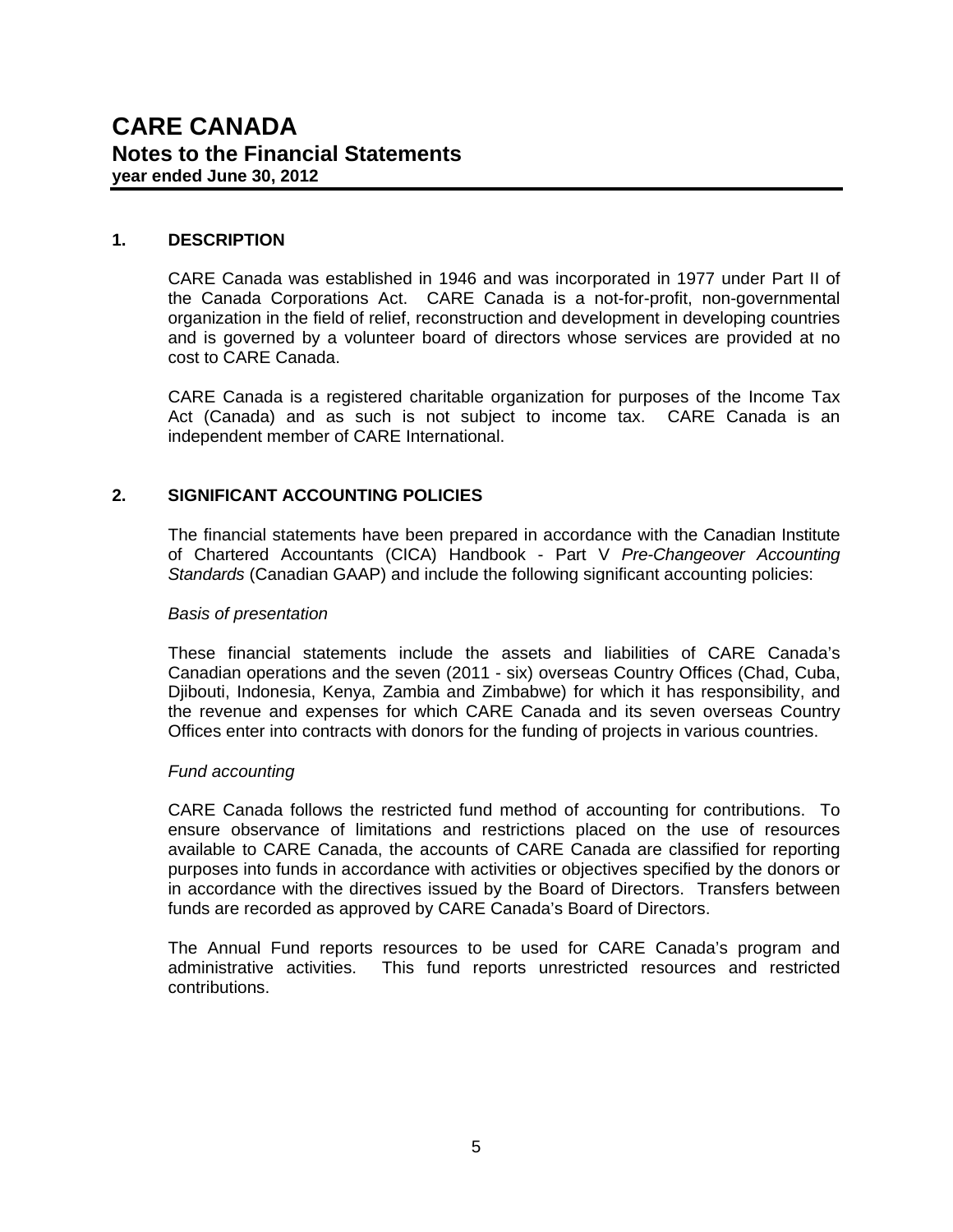#### *Fund accounting (Continued)*

The Venture and Emergency Fund includes donations and contributions the use of which is restricted by the donors for:

- the Emergency Relief Rapid Response Program to be used as a vehicle to help at the very onset of a crisis; and
- the Pro-Poor Business Program to be used to effectively reduce poverty by utilizing market mechanisms and business enterprise functions designed to put more income into the hands of poor people.

#### *Revenue recognition*

#### Contributions:

 Unrestricted contributions are recorded as revenue of the Annual Fund in the year received or receivable if the amount can be reasonably estimated and collection is reasonably assured.

Restricted contributions related to general operations are recognized as revenue in the Annual Fund in the year in which the related expenses are incurred.

 Restricted contributions for the Venture and Emergency Fund are recognized as revenue in the year received or receivable if the amount can be reasonably estimated and collection is reasonably assured.

 Investment income earned on the Venture and Emergency Fund is recognized as revenue in the Venture and Emergency Fund or the Annual Fund depending on the nature of any restrictions imposed by the donor. Other investment income is recognized as income of the Annual Fund when earned.

#### Canadian funded:

 CARE Canada enters into contracts with the Canadian Government (the Canadian International Development Agency - "CIDA") and other donors for the funding of projects in various countries. These funds are recorded as revenue of the Annual Fund as related expenses are incurred. Any indirect costs recovery, management fee or procurement fee that is applicable to CARE Canada is recorded as revenue of the Annual Fund in accordance with the terms in the individual contracts.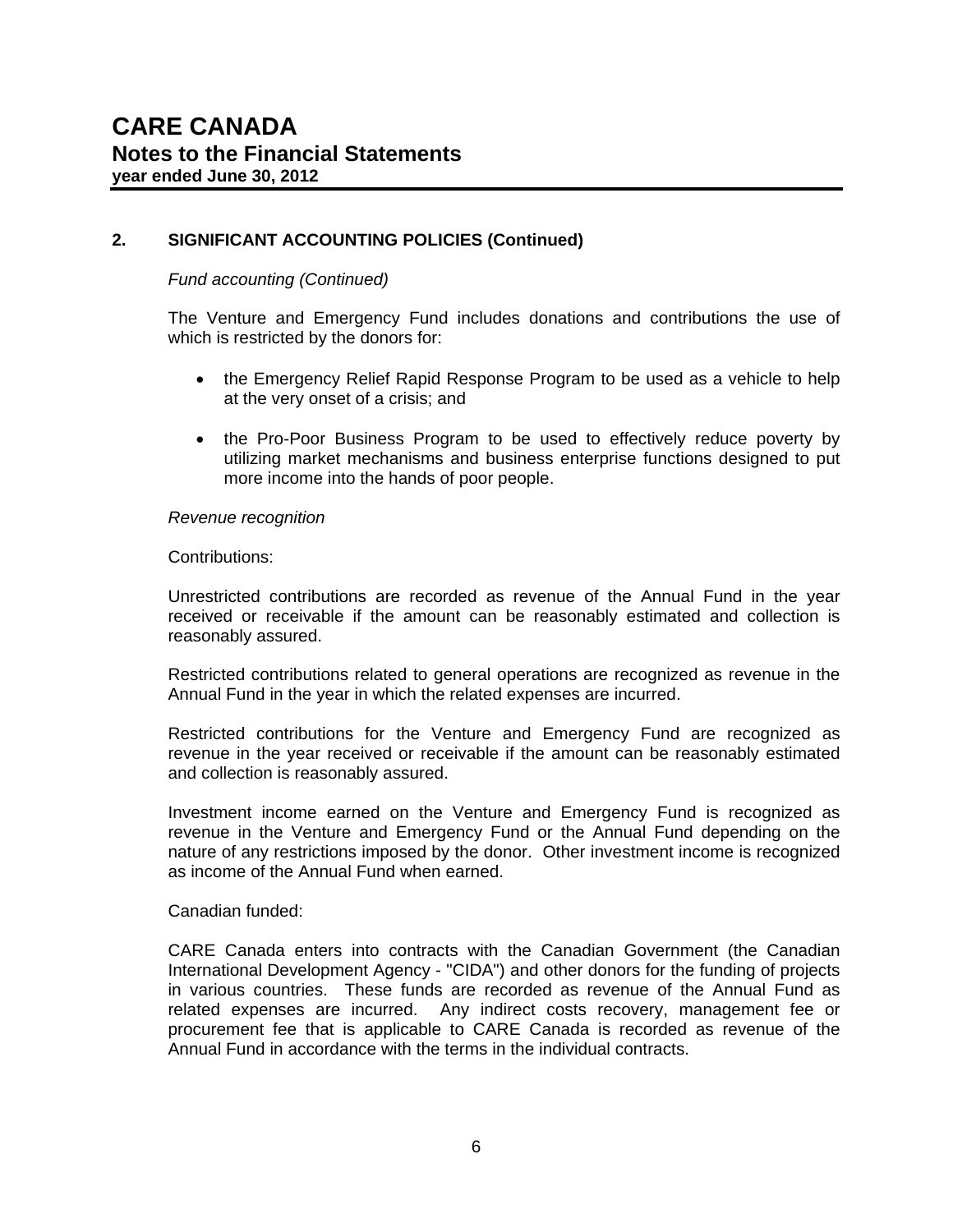*Revenue recognition (Continued)* 

Canadian funded: (Continued)

 The portion of the contributions that relates to a future period is deferred and recognized as revenue of the Annual Fund in the period that the contributions are spent. Any contributions expended in excess of the contributions received from the donors are shown in the statement of financial position as contributions receivable from donors.

Contributions and donated services:

Contributions-in-kind received from multilateral donors, Government of Canada and other organizations are recorded as revenue and program activity expenses at fair value.

Wherever government and local communities in countries in which CARE Canada operates contribute labour services, transportation and storage facilities to various projects, the value of such contributions is not reflected in the financial statements because of the difficulty of measurement.

Similarly, contributions in kind by various media for public information and fundraising campaigns are not reflected in the financial statements because of the difficulty of measurement.

Donated capital assets and contributions received towards the acquisition of capital assets are deferred and amortized to income on the same basis as the related depreciable capital assets are amortized.

#### *Expense allocation*

CARE Canada's expenses are recorded and reported by program and support services. The Organization incurs a number of general support expenses that are common to the administration of CARE Canada and its programs. General support expenses incurred in CARE Canada's Canadian operations are included under "Country Office Management", "International Programs", "Management and general" and "Fundraising, public and donor relations". There is no allocation of Canadian general support expenses to different program activities. General support expenses, such as budgeting, accounting, human resources, and information technology, incurred in CARE Canada's seven (2011 - six) overseas Country Offices are allocated to program activities. Personnel costs are allocated based on the percentage of relevant employees' time involved in supporting the program and other operating and general expenses are allocated on a proportionate basis relating to the function. Such allocations are reviewed, updated and applied on a prospective basis.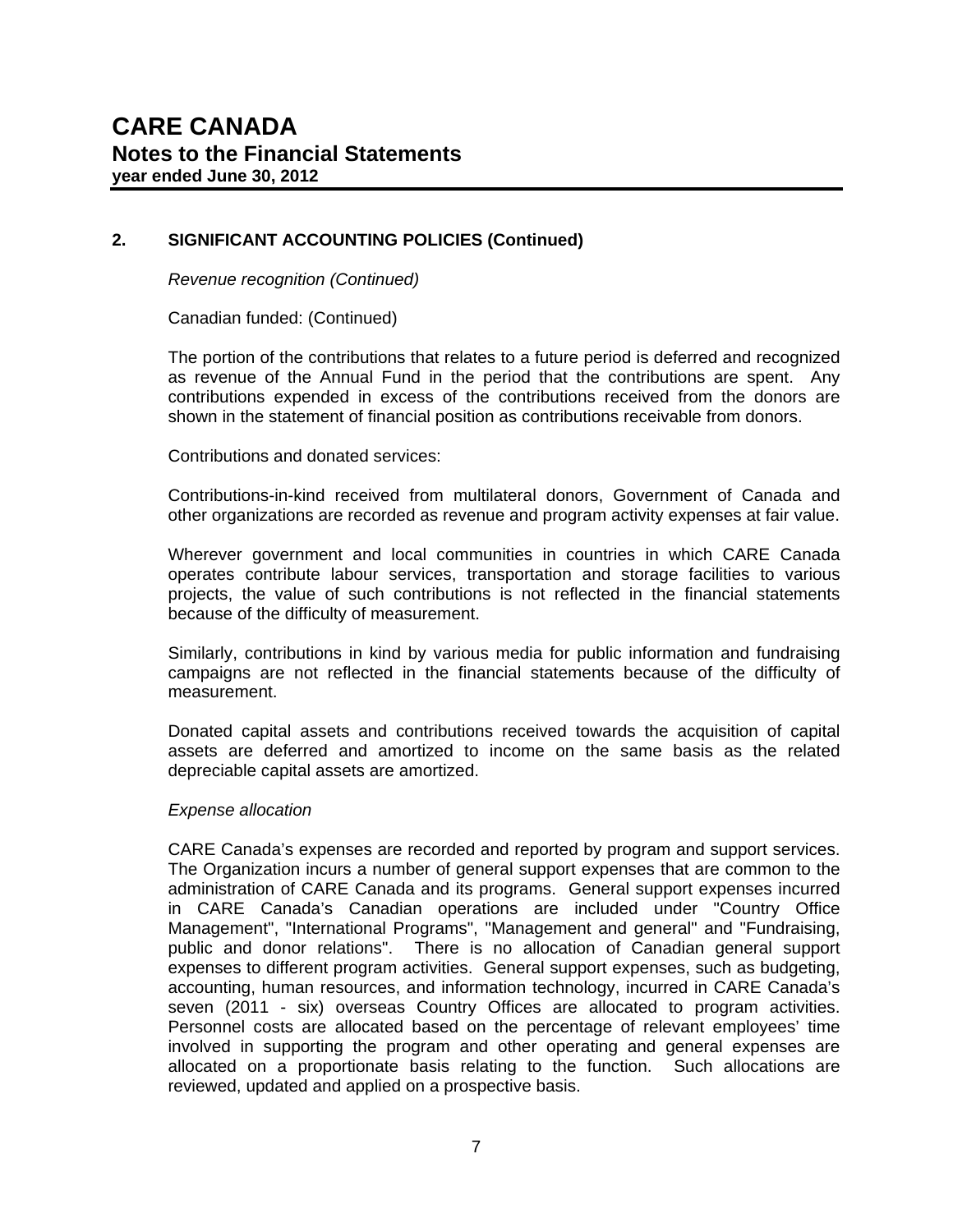#### *Cash and cash equivalents*

Cash and cash equivalents include internally restricted and unrestricted cash and cash equivalents that mature within three months. In accordance with the Investment Policy approved by the Board of Directors, cash and cash equivalents are held in highly liquid investments which are readily convertible to a known amount of cash and are subject to an insignificant risk of change in value.

#### *Capital assets*

Capital assets acquired for direct use in donor-funded projects are expensed in the year of acquisition as CARE Canada is not entitled to ownership. Those that are not projectspecific are capitalized and amortized over their estimated useful lives. Contributed capital assets are recorded at fair value at the date of contribution.

For internal use software, the acquisition costs of software licenses and associated consulting costs and the payroll costs of employees directly associated with implementation of the asset are capitalized. The costs of software maintenance, training and data conversion are expensed in the period incurred.

Amortization is provided on a straight-line basis over the estimated useful lives as follows:

| <b>Buildings</b>       | 10 and 40 years            |
|------------------------|----------------------------|
| <b>Vehicles</b>        | 3 years                    |
| Leasehold improvements | Over the term of the lease |
| Office equipment       | 5 years                    |
| Computer equipment     | 3 years                    |
| Computer software      | 1 to 3 years               |

#### *Impairment of long-lived assets*

Long-lived assets are tested for recoverability whenever events or changes in circumstances indicate that their carrying amount may not be recoverable. The amount of the impairment loss is determined as the excess of the carrying value of the asset over its fair value.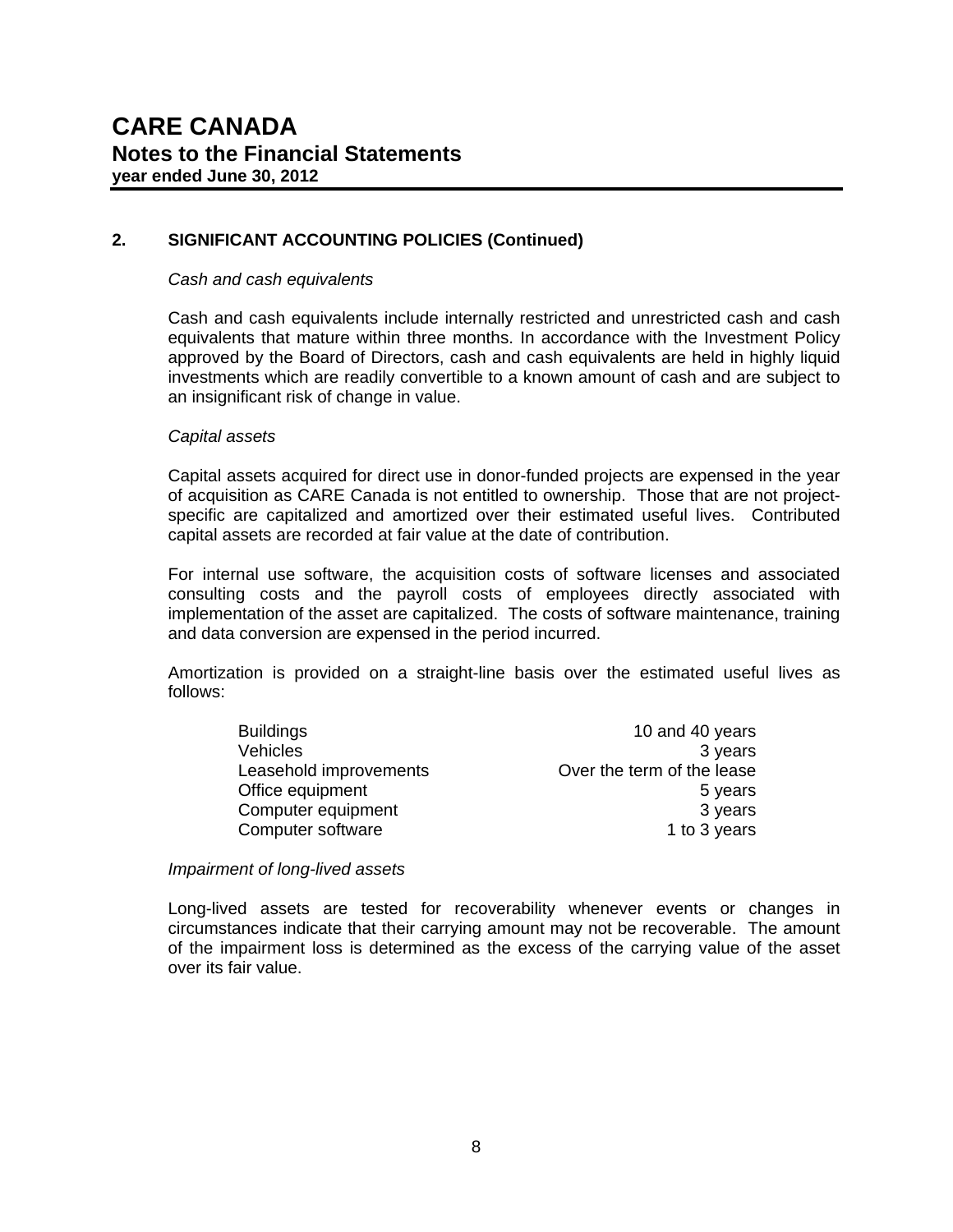#### *Foreign currency translation*

Monetary assets and liabilities denominated in foreign currencies are translated into Canadian dollars at exchange rates in effect at the statement of financial position date. All other assets and liabilities are translated at their historical rate. Revenue and expense items are translated using average monthly rates. Any resulting foreign exchange gains or losses are disclosed separately in the Annual Fund.

#### *Use of estimates*

The preparation of financial statements in conformity with Canadian GAAP requires management to make estimates and assumptions that affect the reported amounts of assets and liabilities and disclosures of contingent assets and liabilities at the date of the financial statements and the reported amounts of revenues and expenses during the period. Actual results could differ from those estimates. These estimates are reviewed annually and as adjustments become necessary, they are recognized in the financial statements in the period they become known.

Significant estimates include assumptions used in estimating the recoverability of project expenditures and the determination of the allowance for doubtful contributions receivable from donors, the useful life of capital assets, the value of the investments, accrued liabilities and commitments.

#### *Classification of financial instruments*

Classifications of financial instruments made by CARE Canada are as follows:

- Cash and cash equivalents **Held-for-trading** Held-for-trading Amounts receivable **Loans and receivables** Contributions receivable from donors Contributions and receivables Loans receivable Loans and receivables Long-term investments Available-for-sale Available-for-sale Accounts payable and accrued liabilities **Accounts** Dether liabilities Long-term debt **Contract Contract Contract Contract Contract Contract Contract Contract Contract Contract Contract Contract Contract Contract Contract Contract Contract Contract Contract Contract Contract Contract Contract**
- 

#### *Held-for-trading*

These financial assets are measured at fair value at the Statement of Financial Position date. Fair value fluctuations including interest earned, interest accrued, gains and losses realized on disposal and unrealized gains and losses are included in investment income.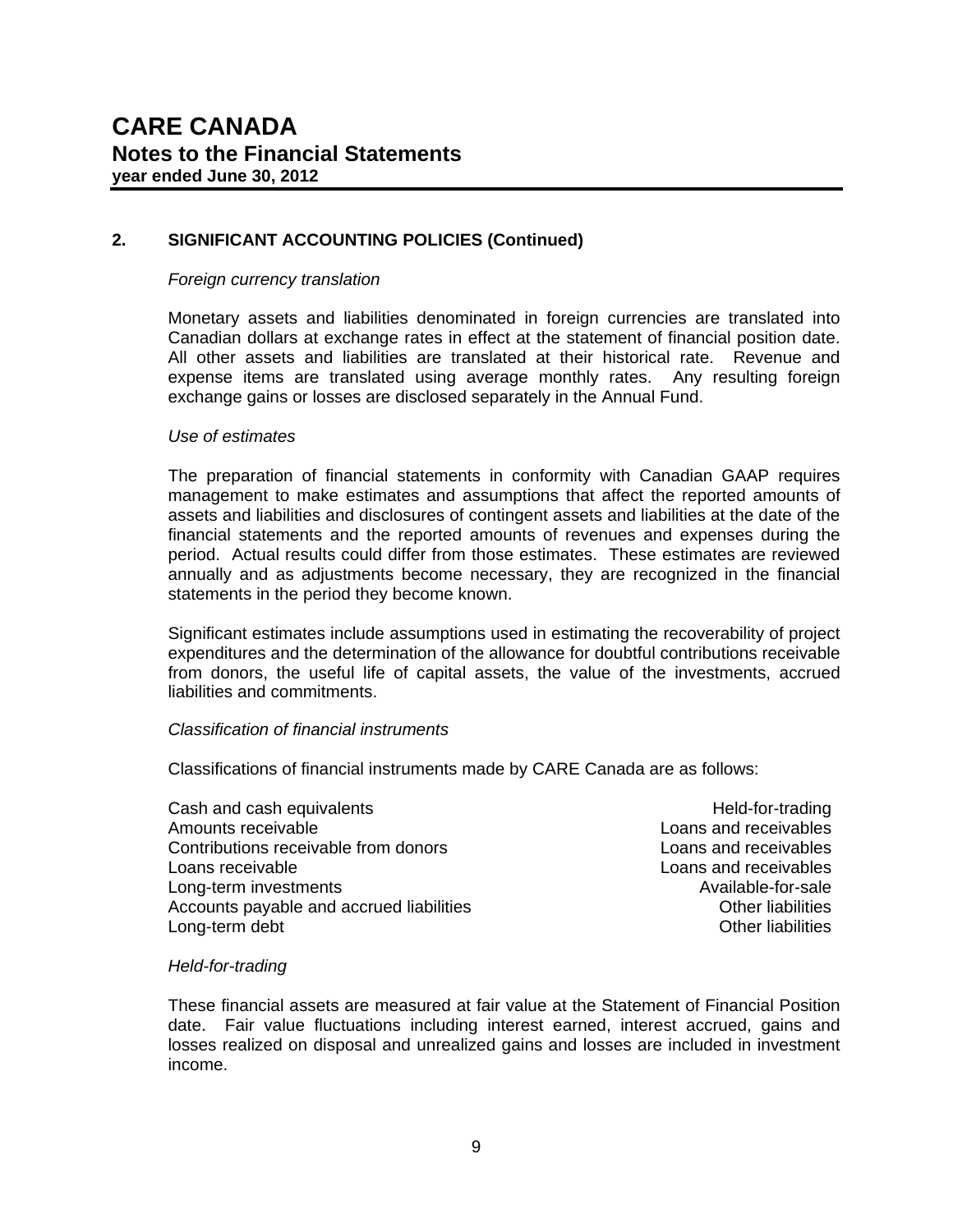*Classification of financial instruments (Continued)* 

#### *Available-for-sale*

These financial assets are carried at fair value with unrealized gains and losses included in accumulated unrealized gains and losses in the Statement of Changes in Fund Balances until realized when the cumulative gains or losses are transferred to revenue or expense.

#### *Loans and receivables*

These financial assets are initially measured at fair value and thereafter are measured at amortized cost using the effective interest method, less any impairment.

#### *Other liabilities*

These financial liabilities are initially measured at fair value and thereafter recorded at amortized cost using the effective interest rate method.

#### *Future accounting changes*

In 2010, the CICA issued a new accounting framework applicable to Canadian not-forprofit organizations. Effective for fiscal years beginning on or after January 1, 2012, notfor-profit organizations may adopt either the CICA Handbook Part I - *International Financial Reporting Standards* or Part III - *Accounting Standards for Not-for-Profit Organizations*. CARE Canada has assessed the impact of the adoption of these new standards and plans to adopt Part III - *Accounting Standards for Not-for-Profit Organizations* effective July 1, 2012.

#### **3. CAPITAL MANAGEMENT**

CARE Canada's objectives in managing capital (fund balances) are:

- a) to ensure that sufficient financial resources are in place to deliver on the priorities set by the Board of Directors during its annual budget and business plan review;
- b) to safeguard the Entity's ability to continue as a charitable organization and meet the objectives of the different funds as described in Note 2;
- c) to maintain the Annual Fund unrestricted reserve to an equivalent of a minimum of six months of operating expenses; and
- d) to invest funds in financial instruments that conform to investment policy and which present a low risk for CARE Canada.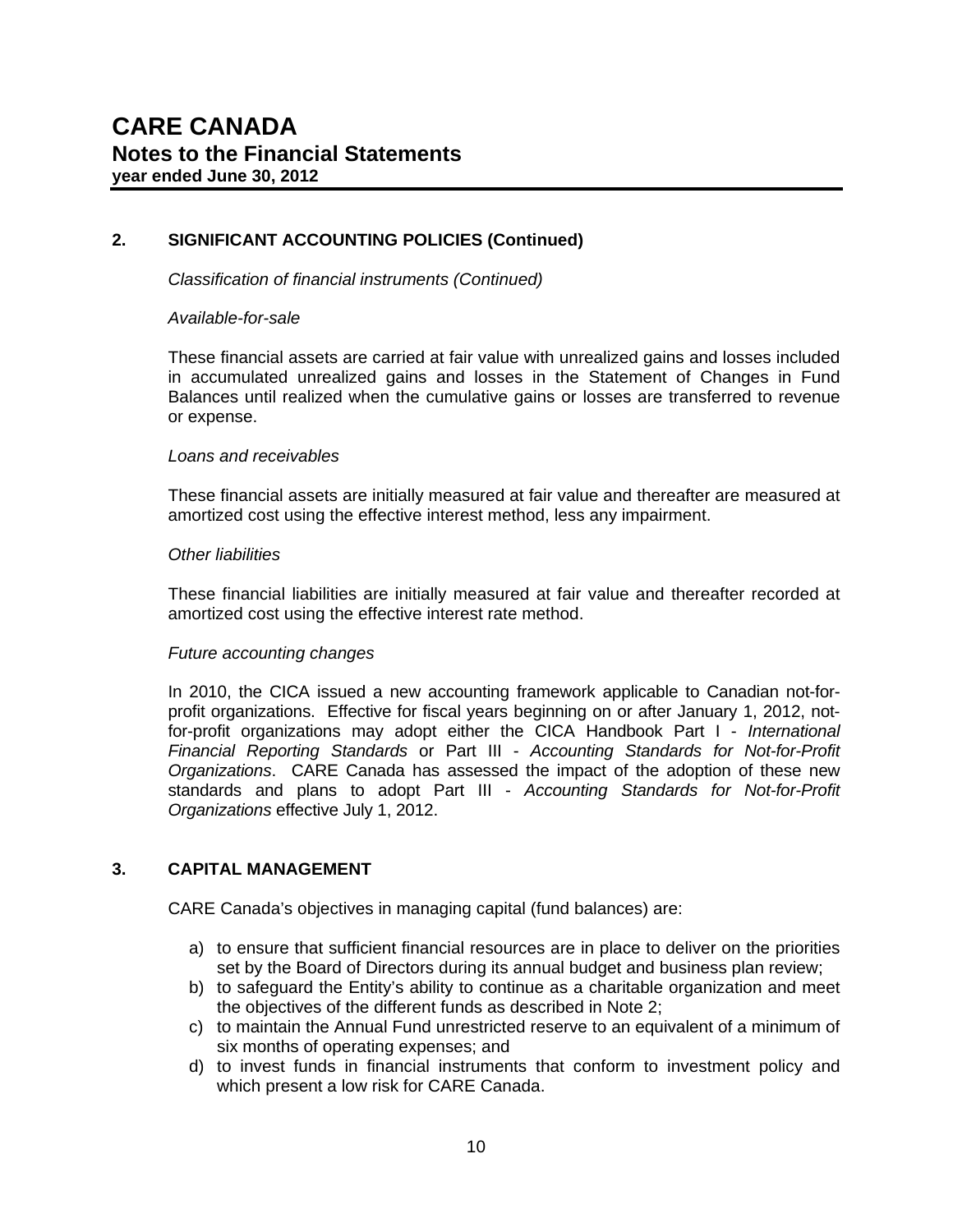#### **3. CAPITAL MANAGEMENT (Continued)**

CARE manages several funding agreements with external restrictions that specify the conditions for using these financial resources. CARE Canada has complied with the requirements respecting these restricted contributions. CARE Canada monitors its capital by reviewing various financial metrics, including cash flows and variances to forecasts and budgets.

Capital management objectives, policies and procedures are unchanged since the preceding year. CARE Canada has complied with all the capital requirements.

#### **4. DEFERRED CONTRIBUTIONS**

Short-term deferred contributions represent externally restricted contributions to fund program expenses of future periods.

|                                                                                                                   | 2012                            | 2011                               |
|-------------------------------------------------------------------------------------------------------------------|---------------------------------|------------------------------------|
| Balance, beginning of year<br>Short-term deferred contributions<br>Contributions receivable from donors           | \$<br>18,315,001<br>(3,166,709) | \$<br>25,471,211<br>(6,476,874)    |
| Amounts received during the year                                                                                  | 15,148,292                      | 18,994,337                         |
| Cash<br>In-kind (Note 12)                                                                                         | 104,089,710<br>47,167,038       | 91,752,311<br>25,540,236           |
| Amounts recognized as revenue                                                                                     | 151,256,748<br>(146,271,030)    | 117,292,547<br>(121,138,592)       |
|                                                                                                                   | 4,985,718                       | (3,846,045)                        |
| Balance, end of year                                                                                              | 20,134,010                      | 15,148,292<br>\$                   |
| Balance, end of year represented by:<br>Short-term deferred contributions<br>Contributions receivable from donors | 26,560,930<br>S.<br>(6,426,920) | \$.<br>18,315,001<br>(3, 166, 709) |
|                                                                                                                   | 20,134,010<br>\$                | 15,148,292<br>\$                   |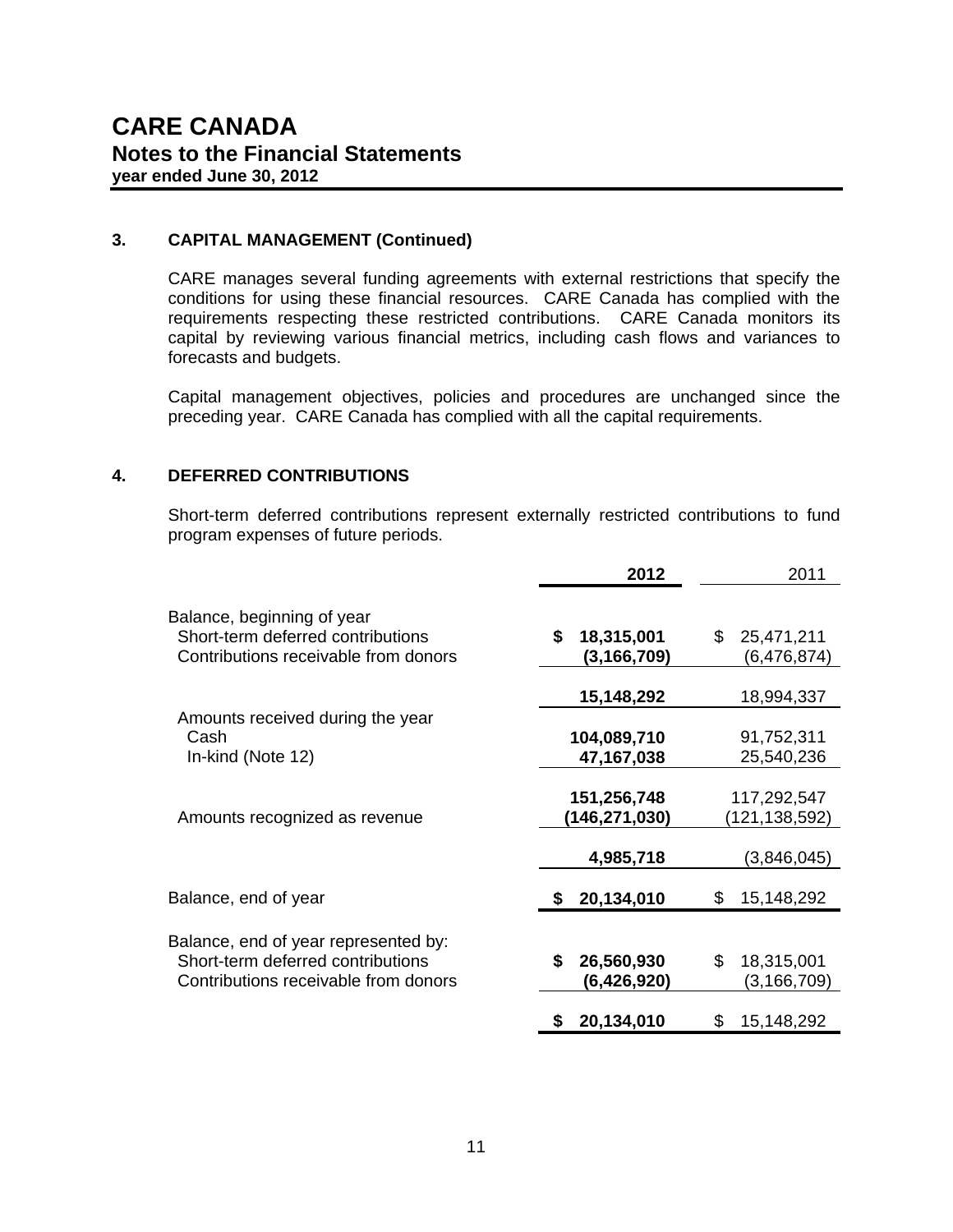#### **4. DEFERRED CONTRIBUTIONS (Continued)**

Long-term deferred contributions of \$229,794 (2011 - \$229,794) are represented by restricted investments in fixed income securities. The principal of \$229,794 must be maintained until 2031. The fair value of the restricted investments is approximately \$229,794 (2011 - \$229,794).

#### **5. LONG-TERM INVESTMENTS**

|                                                       | 2012 |        |    |         | 2011 |         |     |         |
|-------------------------------------------------------|------|--------|----|---------|------|---------|-----|---------|
|                                                       |      |        |    | Fair    |      |         |     | Fair    |
|                                                       |      | Cost   |    | Value   |      | Cost    |     | Value   |
| <b>Annual Fund</b><br><b>Bonds</b>                    | S    | 29,548 | \$ | 29,548  | \$   | 44,055  | \$  | 44,055  |
| Venture and<br><b>Emergency Fund</b><br>Investment in |      |        |    |         |      |         |     |         |
| MicroVest I, LP                                       |      | 19,973 |    | 19,973  |      | 122,593 |     | 122,593 |
| <b>Investment in Edyficar</b>                         |      | 17,209 |    | 167,209 |      | 17,209  |     | 167,209 |
|                                                       |      | 37,182 |    | 187,182 |      | 139,802 |     | 289,802 |
|                                                       | \$   | 66,730 | S. | 216,730 | \$   | 183,857 | \$. | 333,857 |

Coupon rates on the bonds as at June 30, 2012 range between 1.25% and 10% and will mature between July 2012 and December 2014.

To enhance economic opportunity, deepen financial services and promote private sector and enterprise development, CARE Canada invests in pro-poor businesses and microfinance investments in developing countries. The objective of these investments is to increase access to financial services in underserved communities and promote entrepreneurship and sustainable economic development.

In this regard, CARE Canada has invested in Edyficar that provides micro-finance services in Peru. Edyficar is a profit-making financial entity. CARE Canada holds a minority, non-controlling interest in Edyficar. CARE Canada had also invested in MicroVest I LP Fund - an investment fund that places investments in microfinance institutions in the Third World. This investment was sold during 2012. In 2011, since the investment in MicroVest I LP Fund did not have a quoted market price in an active market, it was recorded at cost.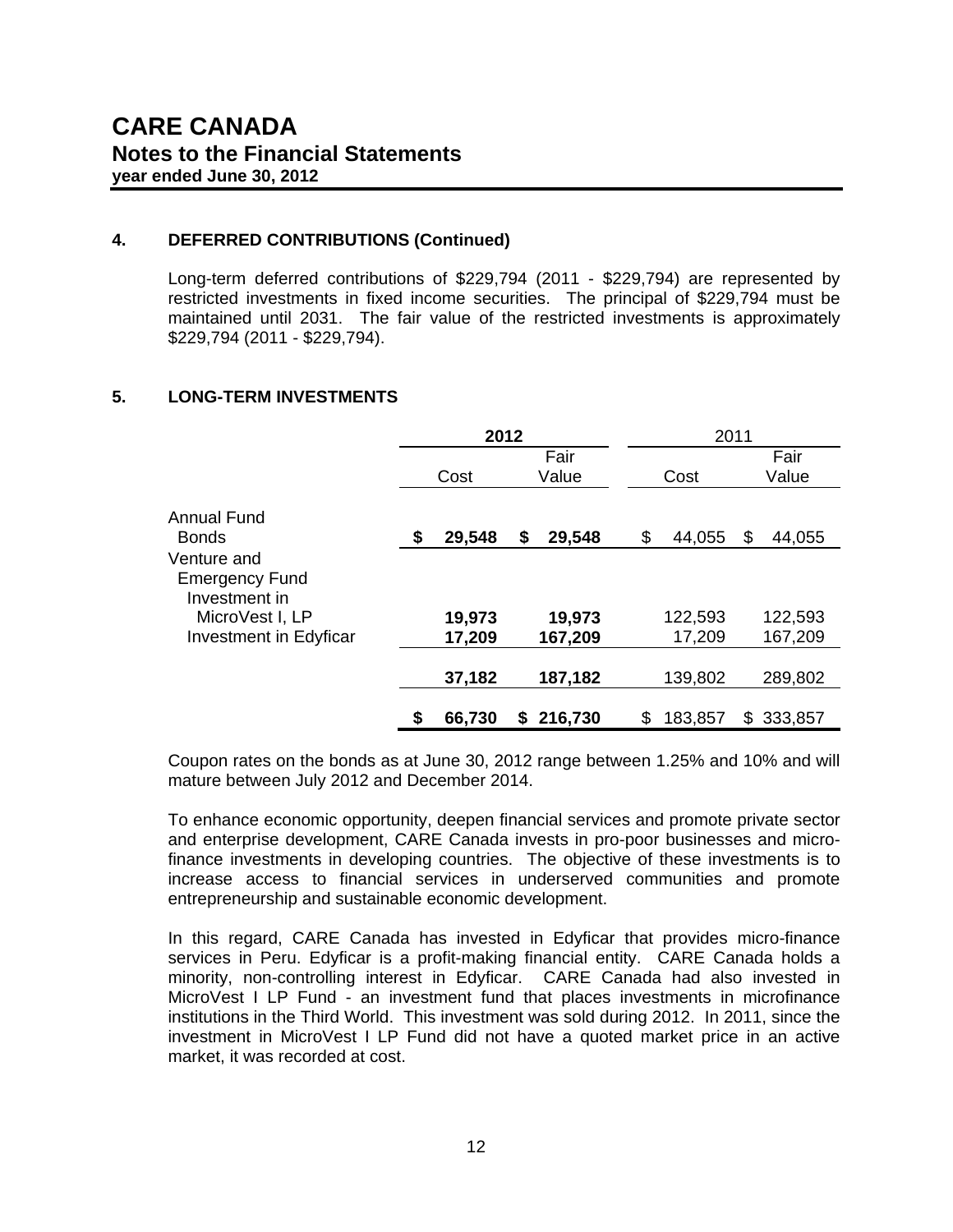## **CARE CANADA Notes to the Financial Statements year ended June 30, 2012**

#### **6. CAPITAL ASSETS**

|                                                             |                                        | 2012                            |                                       | 2011                                 |
|-------------------------------------------------------------|----------------------------------------|---------------------------------|---------------------------------------|--------------------------------------|
|                                                             | Cost                                   | Accumulated<br>Amortization     | Net Book<br>Value                     | Net Book<br>Value                    |
| Land<br><b>Buildings</b><br>Vehicles                        | 271,023<br>S<br>4,560,573<br>1,056,106 | \$<br>1,342,874<br>863,354      | 271,023<br>\$<br>3,217,699<br>192,752 | \$<br>271,023<br>3,362,354<br>42,424 |
| Leasehold<br><i>improvements</i>                            | 81,094                                 | 69,476                          | 11,618                                | 8,282                                |
| Office equipment<br>Computer equipment<br>Computer software | 424,117<br>515,164<br>3,490,987        | 355,056<br>360,569<br>1,180,181 | 69,061<br>154,595<br>2,310,806        | 21,956<br>75,225                     |
|                                                             | \$10,399,064                           | \$4,171,510                     | \$6,227,554                           | \$3,781,264                          |

Cost and accumulated amortization at June 30, 2011 amounted to \$7,236,287 and \$3,455,023, respectively.

#### **7. CREDIT FACILITY**

An unsecured line of credit of \$2,000,000 renewable on an annual basis is available for use by CARE Canada. Advances under the line of credit bear interest at the bank's prime rate and are repayable on demand. As at June 30, 2012, there was no outstanding balance (2011 - \$NIL).

#### **8. LONG-TERM DEBT**

|                                                                                                                                                                                                                                                                      | 2012        | 2011        |
|----------------------------------------------------------------------------------------------------------------------------------------------------------------------------------------------------------------------------------------------------------------------|-------------|-------------|
| Mortgage payable in monthly installments of<br>\$21,911, including principal and interest<br>at an annual rate of 5.35% (2011 - 5.35%),<br>secured by land and a building with a net<br>book value of \$3,323,126 (2011 - \$3,421,581),<br>renewable in October 2013 | \$1,411,530 | \$1,595,206 |
| Less current portion                                                                                                                                                                                                                                                 | (192,787)   | (183,676)   |
|                                                                                                                                                                                                                                                                      | \$1,218,743 | \$1,411,530 |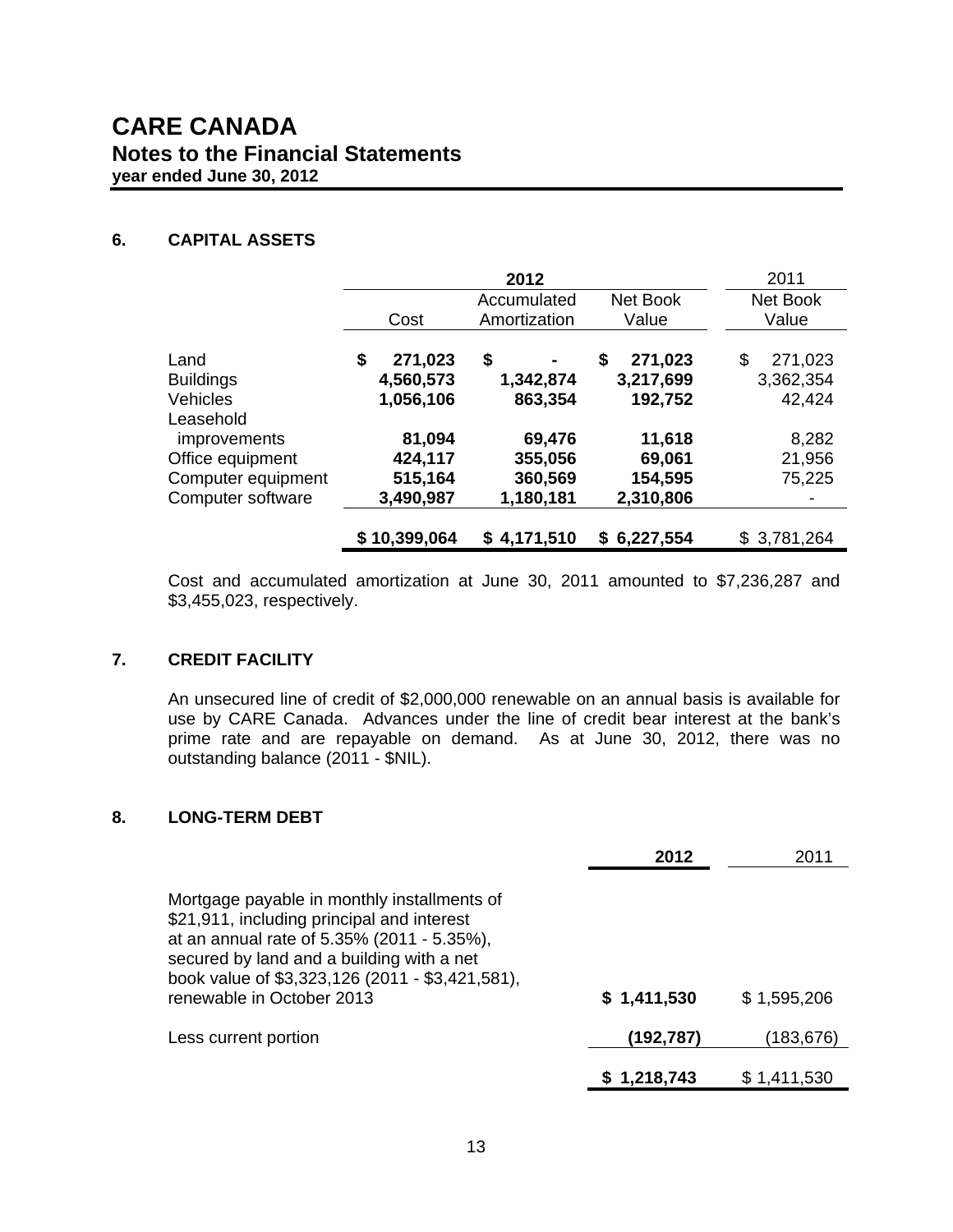#### **8. LONG-TERM DEBT (Continued)**

Principal repayments over the next five years are as follows:

| 2013              | S | 192,787 |
|-------------------|---|---------|
| 2014              |   | 203,285 |
| 2015              |   | 214,307 |
| 2016              |   | 225,925 |
| 2017              |   | 238,174 |
| <b>Thereafter</b> |   | 337,052 |

The fair value of the mortgage approximates the book value.

#### **9. DEFERRED CONTRIBUTIONS RELATED TO CAPITAL ASSETS**

Deferred contributions related to capital assets represent the unamortized amount of donations and grants received and used for the purchase of capital assets. The changes in the deferred contributions balance for the year are as follows:

|                                                                              | 2012                    | 2011     |
|------------------------------------------------------------------------------|-------------------------|----------|
| Balance, beginning of year<br>Donations and grants received and used for the | 202,860                 | 247,940  |
| purchase of capital assets during the year<br>Amount amortized to revenue    | 2,687,647<br>(502, 671) | (45,080) |
| Balance, end of year                                                         | \$2,387,836             | 202,860  |

#### **10. INVESTED IN CAPITAL ASSETS**

|                                                                          | 2012                     | 2011           |
|--------------------------------------------------------------------------|--------------------------|----------------|
| Balance, beginning of year                                               | \$1,983,198              | \$2,044,824    |
| Acquisitions<br>Deferred contributions related to capital assets         | 3,162,777<br>(2,687,647) | 65,549         |
| Amortization of capital assets<br>Amortization of deferred contributions | (716, 487)               | (260, 493)     |
| related to capital assets                                                | 502,671                  | 45,080         |
| <b>Disposals</b>                                                         |                          | (85, 269)      |
| Repayment of long-term debt                                              | 183,676                  | 173,507        |
| Balance, end of year                                                     | \$2,428,188              | S<br>1,983,198 |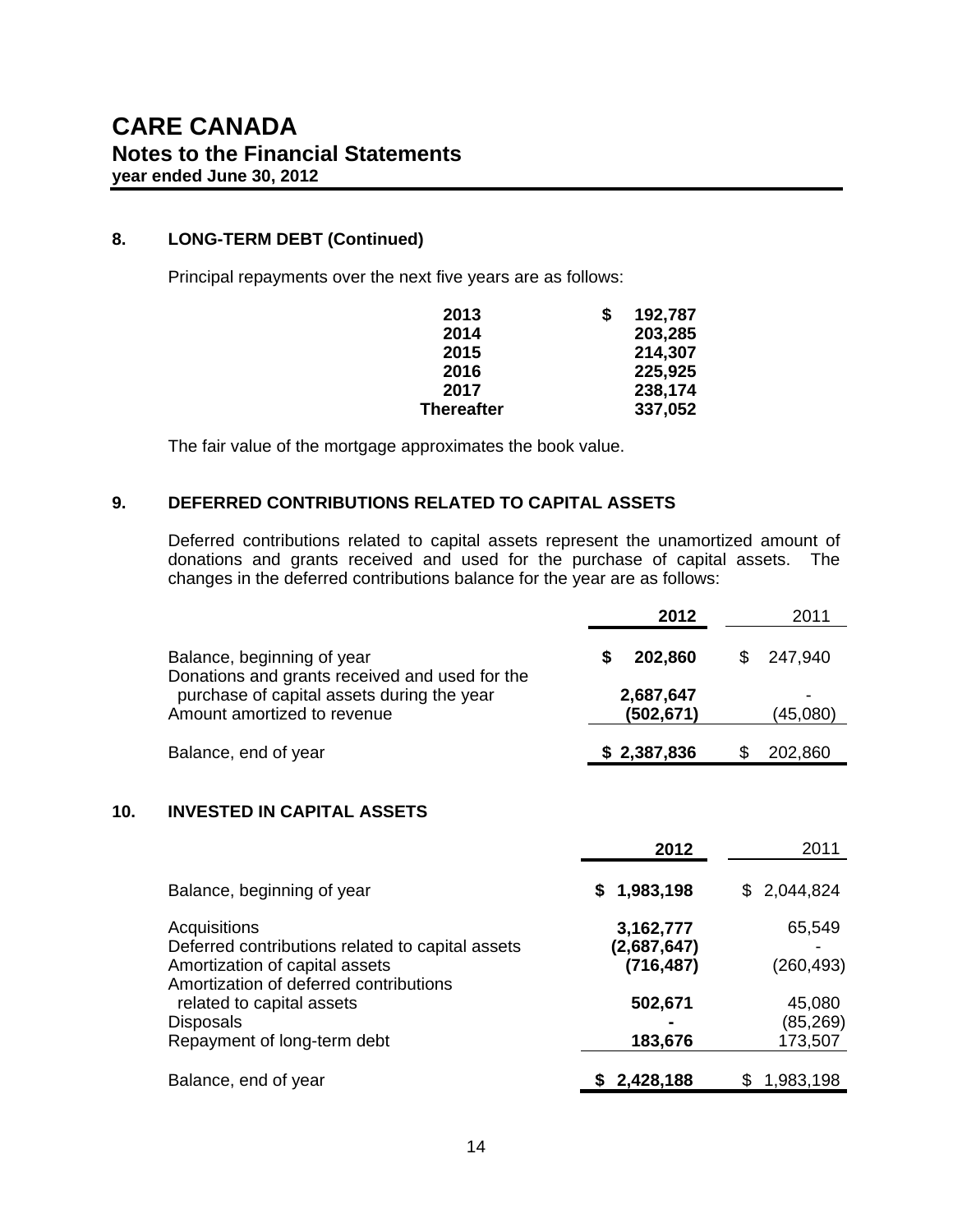#### **11. INTERNALLY RESTRICTED FUNDS**

The internally restricted funds represent amounts designated by the Board of Directors to be used to fund program investments in the form of match funding to enhance donor funded projects and/or capital investments to support the implementation of programs. During the year, the Board approved a transfer of \$1,000,000 as internally restricted funds.

#### **12. CONTRIBUTIONS-IN-KIND**

Contributions-in-kind received from multilateral donors, Government of Canada and other organizations are recorded as revenue and program activity expenses at fair value. Contributions-in-kind included in revenue and program activity expenses are the following:

|           | 2012         | 2011         |
|-----------|--------------|--------------|
| Zimbabwe  | \$3,215,920  | \$7,136,825  |
| Kenya     | 43,729,276   | 17,151,705   |
| Zambia    | 189,950      | 840,337      |
| Indonesia | ٠            | 411,369      |
| Pakistan  | 31,892       |              |
|           | \$47,167,038 | \$25,540,236 |

#### **13. INTEREST AND INVESTMENT INCOME**

|                                                                                                                               | 2012                        | 2011         |
|-------------------------------------------------------------------------------------------------------------------------------|-----------------------------|--------------|
| Annual Fund - Interest income<br>Venture and Emergency Fund - Interest income<br>Venture and Emergency Fund - Dividend income | 212,708<br>1,568<br>310,000 | 143,506<br>- |
|                                                                                                                               | 524,276                     | 143,506      |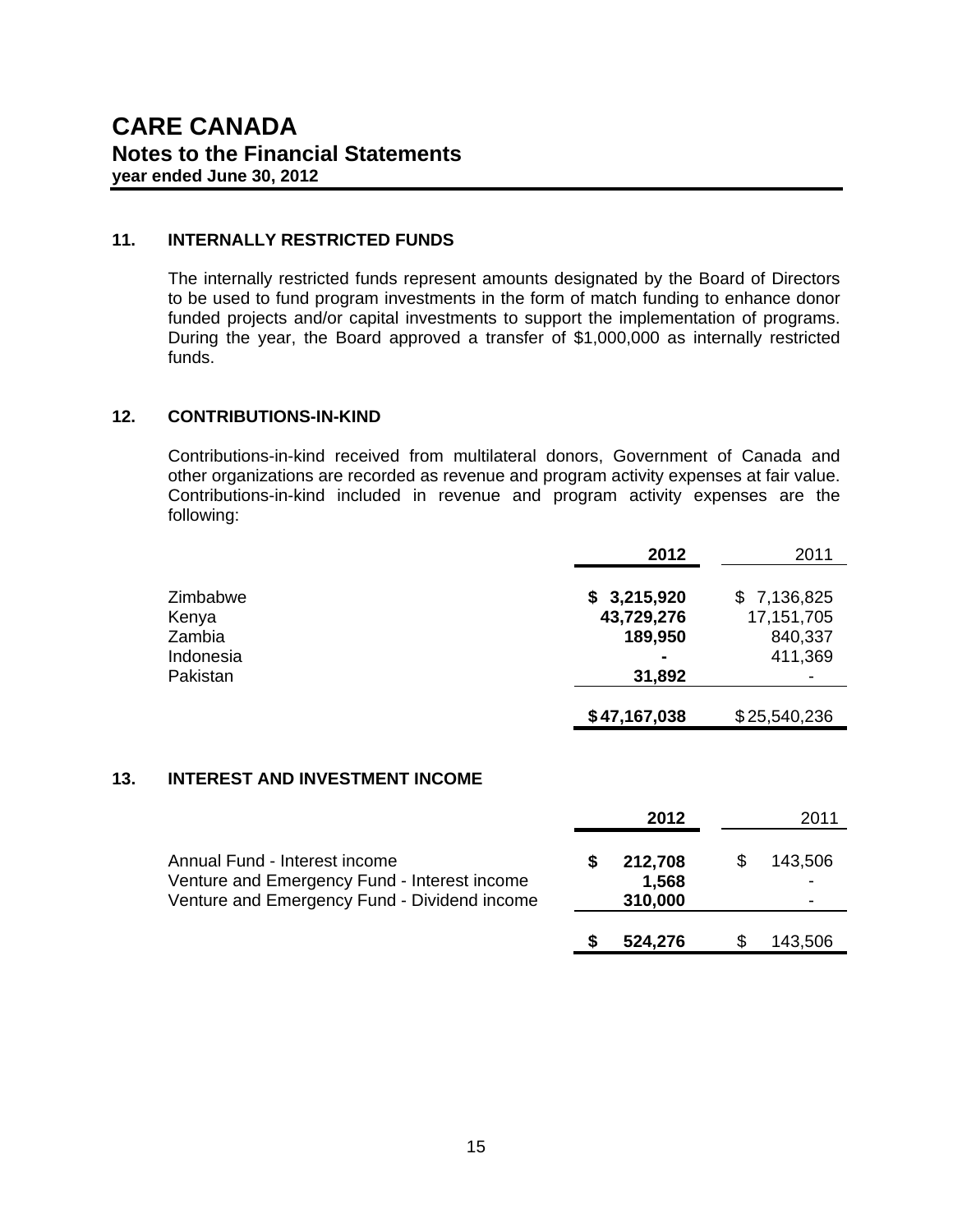#### **14. PENSION PLAN**

The pension plan for employees of CARE Canada (the "Plan") is a defined contribution plan covering all employees of CARE Canada who meet eligibility requirements as specified in the Plan Agreement. CARE Canada is required to contribute 5% of the employee's gross earnings for all members. CARE Canada contributed \$259,329 (2011 - \$241,616) during the year. Pension benefits are recorded as an expense in the period incurred.

#### **15. CONTROLLED ENTITY**

CARE Canada established the CEP Investment Trust in 2007 and provided the Trust with long-term loans to facilitate investments in Pro-Poor businesses in the Third World. CARE Canada is the sole beneficiary of CEP Investment Trust. The CEP Investment Trust financial statements have not been consolidated with CARE Canada's financial statements. The CEP Investment Trust has a December 31 year-end.

CARE Canada has committed to provide funds to CEP Investment Trust to fund certain investment activities. The loan is unsecured and without any established term of repayment. The fair value of the loans receivable is approximately \$158,463 (2011 - \$550,017).

As at December 31, 2011, CEP Investment Trust had total assets of \$447,919 (2010 - \$540,191), total liabilities of \$196,819 (2010 - \$551,110) and its capital surplus was \$251,100 (2010 - deficiency of \$10,919). Total revenues in 2011 were \$581,623 (2010 - \$459) and expenses were \$9,604 (2010 - \$3,526). The CEP Investment Trust made a capital distribution of \$310,000 to CARE Canada in 2011 (2010 - \$NIL).

The Trust has invested in the Aavishkaar Micro-Venture Fund in India and has committed to invest an additional amount of \$66,334 from the long-term loans it has received from CARE Canada. The Aavishkaar Fund will continue to invest in a number of socially relevant rural enterprises in India over the next several years.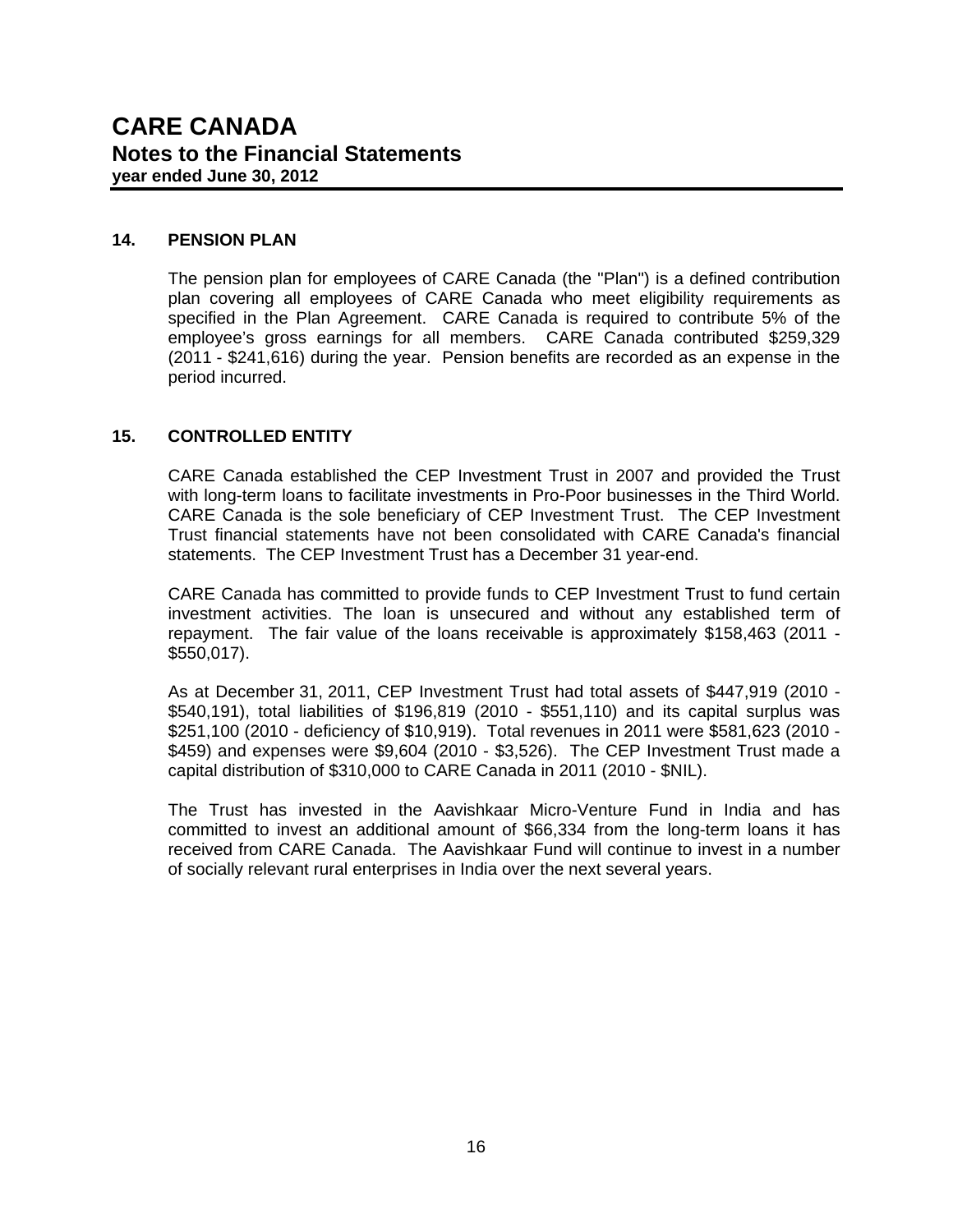#### **16. COMMITMENTS AND CONTINGENT LIABILITIES**

#### *Leases*

CARE Canada is committed to payments under operating leases in Country Offices and in Canada with lease expiry dates ranging from 2012 to 2016. Minimum annual payments for the next four years are as follows:

| 2014<br>2015<br>2016 |   | 141,189<br>29,669<br>18,550 |
|----------------------|---|-----------------------------|
|                      |   |                             |
|                      | S | 993,968                     |

#### *Legal actions*

In the ordinary course of business, CARE Canada becomes involved in various legal actions. While the ultimate effect of such actions cannot be ascertained at this time, management believes that their resolution will not have a material adverse effect on the financial statements.

#### *Letter of credit*

CARE Canada issued a letter of credit in the amount of \$300,000 in favour of the Receiver General for Canada, expiring on January 30, 2013. This letter was issued as a guarantee in order to facilitate the implementation of the PIMCHAS Project in Nicaragua. If a liability were to result from this letter, any losses would be charged as program expenditures in the year incurred.

#### **17. GUARANTEES**

As stated in Note 2, the contributions from the Canadian Government (CIDA) and other contributions are subject to restrictions as to the use of the funds. CARE Canada's accounting records, as well as those of member institutions subcontracted to execute the projects, are subject to audit by CIDA and other funding agencies to identify instances, if any, in which the amounts charged to projects have not complied with the agreed terms and conditions, and which, therefore, would be refundable to the funding agency. Adjustments to the financial statements as a result of these audits, if any, will be recorded in the period in which they become known.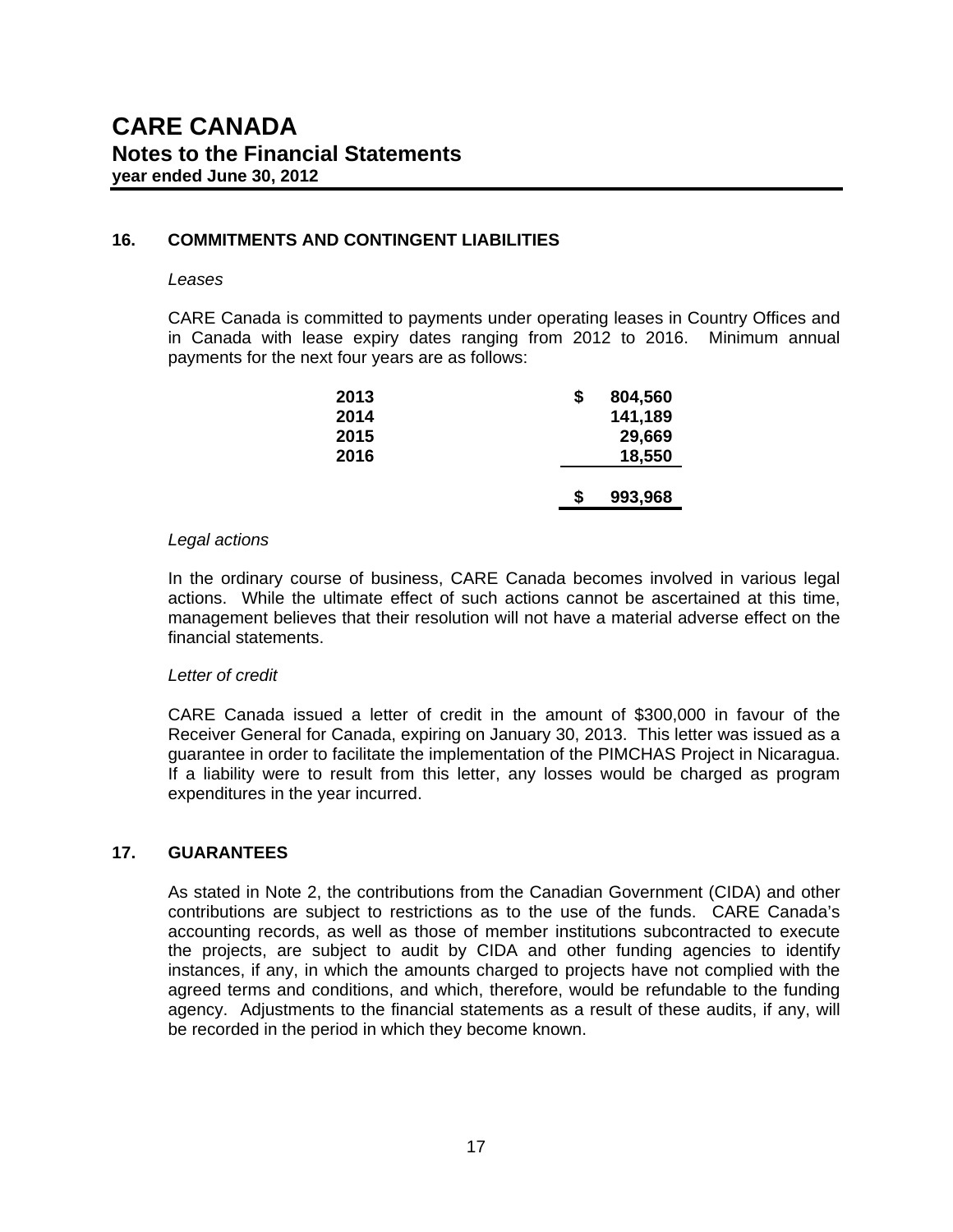#### **18. ALLOCATION OF EXPENSES**

A portion of program activities are related to administration costs incurred in CARE Canada's seven (2011 - six) overseas Country Offices (Chad, Cuba, Djibouti, Indonesia, Kenya, Zambia and Zimbabwe). These costs have been allocated as follows:

|                                                                                  |   | 2012      |    | 2011      |  |
|----------------------------------------------------------------------------------|---|-----------|----|-----------|--|
| Allocated to:<br>Program activities                                              |   |           |    |           |  |
| Humanitarian and Emergency Assistance<br><b>Environment and Natural Resource</b> | S | 2,786,292 | \$ | 3,300,334 |  |
| Management                                                                       |   | 691,047   |    | 977,449   |  |
| Health and HIV                                                                   |   | 2,406,205 |    | 2,129,546 |  |
| <b>Multi-Sectoral Integrated Programs</b>                                        |   | 932,894   |    | 944,513   |  |
| <b>Enterprise Development</b>                                                    |   | 963,760   |    | 843,850   |  |
|                                                                                  |   | 7,780,198 | S  | 8,195,692 |  |
| <b>Allocated from:</b>                                                           |   |           |    |           |  |
| Support                                                                          |   |           |    |           |  |
| Administration                                                                   |   | 7,780,198 | \$ | 8,195,692 |  |

#### **19. FINANCIAL INSTRUMENTS**

#### *Fair values*

The carrying values of cash and cash equivalents, amounts receivable, contributions receivable from donors, accounts payable and accrued liabilities approximate their fair value due to the relatively short periods to maturity of the instruments.

Refer to Notes 4, 5 and 15 for fair values related to CARE Canada's other financial instruments.

#### *Investment risk*

CARE Canada's Board of Directors has approved an Investment Policy that provides the guidelines for managing investments of the organization. The overall objective of CARE Canada's investment program is to allocate the assets of CARE Canada in order to support the strategic and operational objectives of the organization.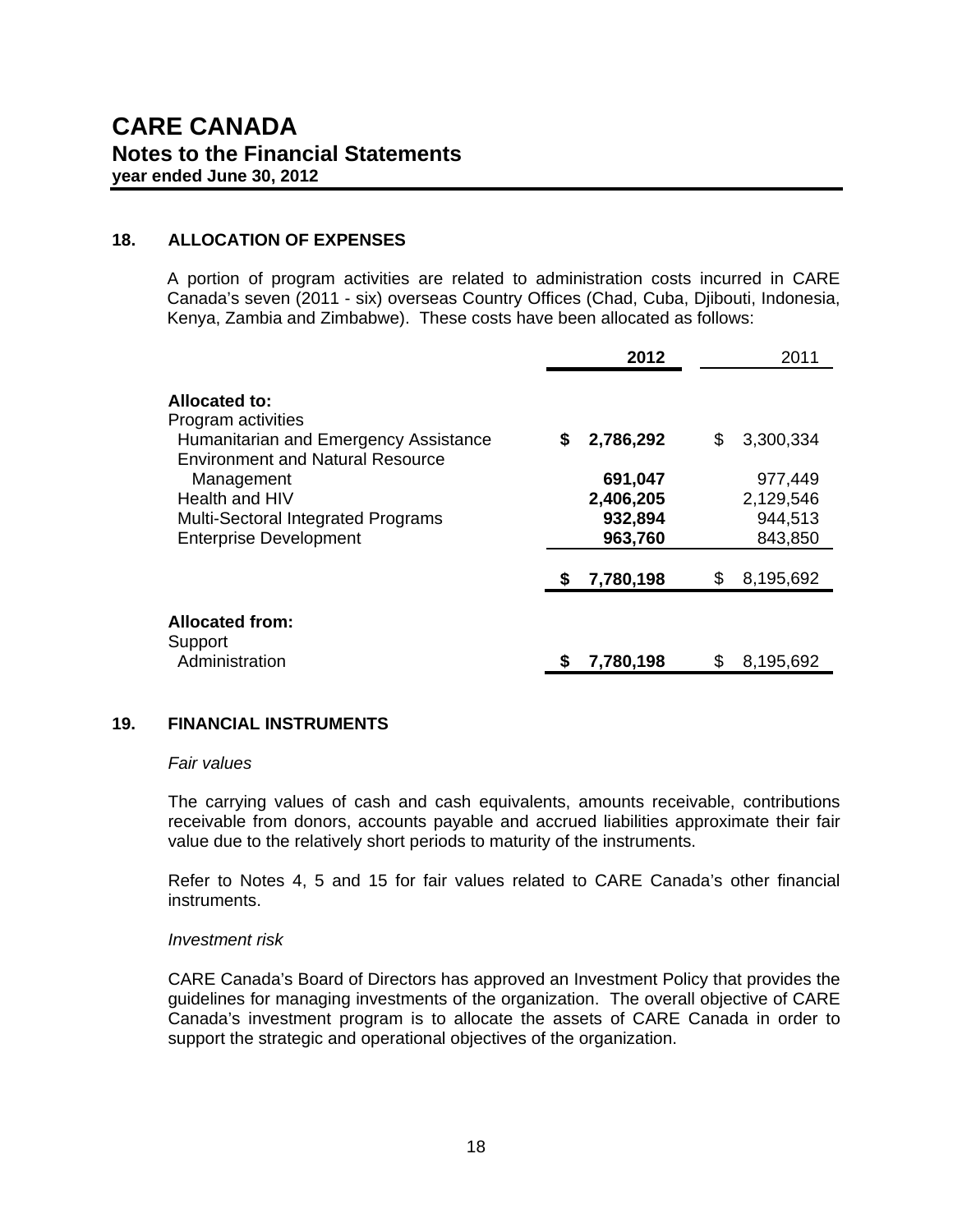#### **19. FINANCIAL INSTRUMENTS (Continued)**

*Foreign exchange risk* 

CARE Canada operates internationally, giving rise to significant exposure to market risks from changes in interest rates and foreign exchange rates. CARE Canada does not use derivatives to hedge its foreign exchange risk but relies on prudent cash management practices to minimize exposure to foreign exchange risk.

Amounts denominated in foreign currencies are as follows:

|                              |              | 2012         |
|------------------------------|--------------|--------------|
|                              | Monetary     | Monetary     |
|                              | Assets       | Liabilities  |
|                              | (CDN \$)     | (CDN \$)     |
| <b>Country Offices</b>       |              |              |
| <b>United States Dollars</b> | \$10,803,300 | \$11,333,909 |
| Euros                        | 2,471,850    | 1,103,369    |
| Chad XAF                     | 1,146,448    | 848,640      |
| <b>Cuban Pesos</b>           | 4,814        |              |
| <b>Djiboutian Francs</b>     | 204,669      | 86,505       |
| Indonesian Rupiah            | 1,513,063    | 2,344,929    |
| Kenyan Shilling              | 1,918,941    | 3,675,836    |
| Zambia Kwacha                | 317,386      | 891,237      |
|                              | 18,380,471   | 20,284,425   |
| <b>Headquarters</b>          |              |              |
| <b>United States Dollars</b> | 4,109,037    | 1,782,892    |
| Euros                        | 107,993      |              |
|                              | \$22,597,501 | \$22,067,317 |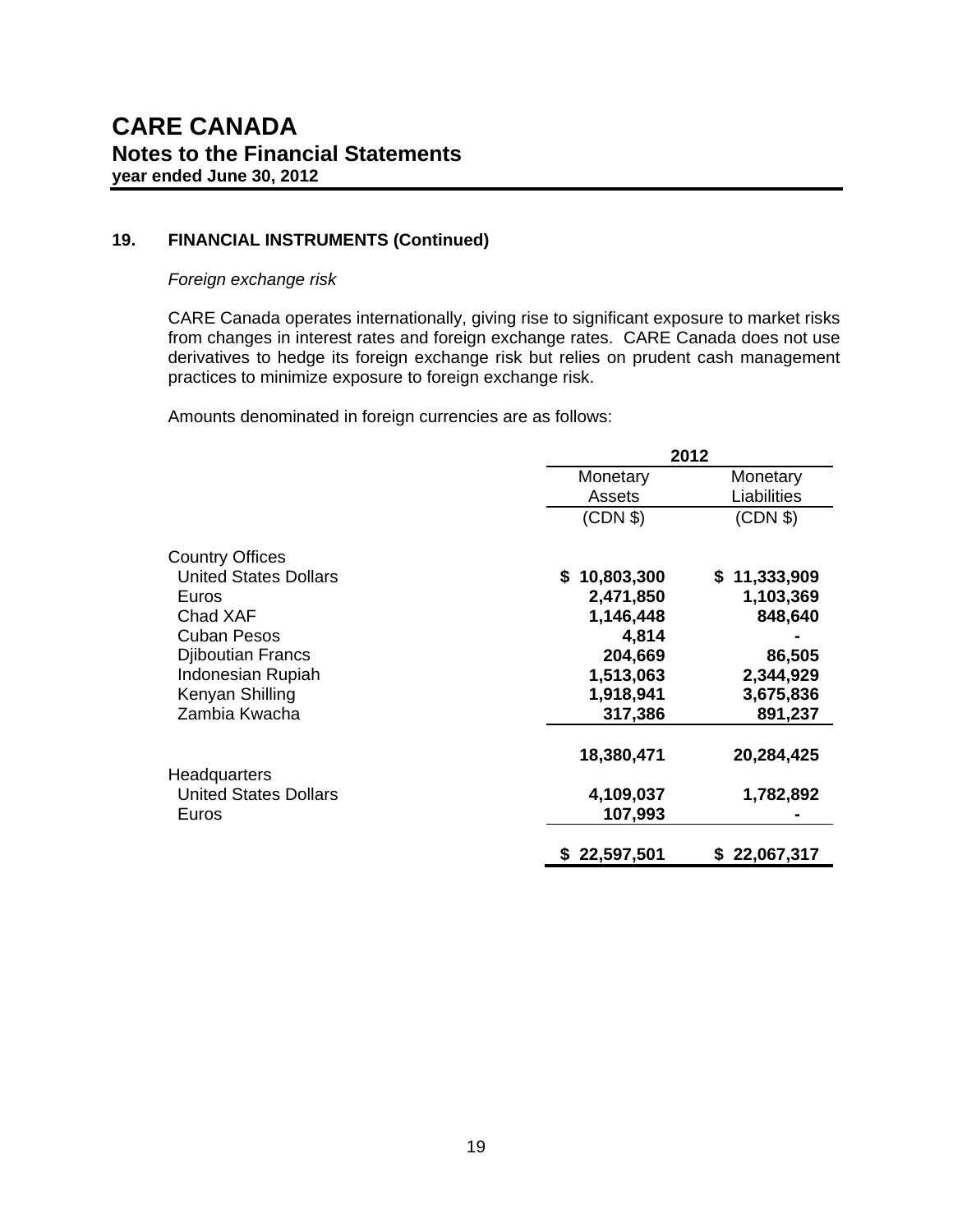#### **19. FINANCIAL INSTRUMENTS (Continued)**

*Foreign exchange risk (Continued)* 

|                                              | 2011               |                         |  |  |  |  |  |
|----------------------------------------------|--------------------|-------------------------|--|--|--|--|--|
|                                              | Monetary<br>Assets | Monetary<br>Liabilities |  |  |  |  |  |
|                                              | (CDN \$)           | (CDN \$)                |  |  |  |  |  |
| <b>Country Offices</b>                       |                    |                         |  |  |  |  |  |
| <b>United States Dollars</b>                 | \$<br>5,720,000    | \$<br>8,039,373         |  |  |  |  |  |
| Euros                                        | 2,825,487          | 1,143,664               |  |  |  |  |  |
| Chad XAF                                     | 730,623            | 420,775                 |  |  |  |  |  |
| <b>Cuban Pesos</b>                           | 32,468             |                         |  |  |  |  |  |
| Indonesian Rupiah                            | 1,613,111          | 2,417,346               |  |  |  |  |  |
| Kenyan Shilling                              | 2,112,071          | 1,775,414               |  |  |  |  |  |
| Zambia Kwacha                                | 962,476            | 1,042,166               |  |  |  |  |  |
|                                              | 13,996,236         | 14,838,738              |  |  |  |  |  |
| Headquarters<br><b>United States Dollars</b> | 1,439,082          | 1,845,079               |  |  |  |  |  |
| Euros                                        | 270,245            |                         |  |  |  |  |  |
|                                              | 15,705,563<br>\$   | 16,683,817<br>\$        |  |  |  |  |  |

Monetary assets include cash and cash equivalents, amounts receivable and contributions receivable from donors. Monetary liabilities include accounts payable and accrued liabilities and deferred contributions.

#### *Credit risk*

Credit risk arises from the potential that one party to a financial instrument will fail to discharge an obligation and cause the other party to incur a financial loss.

The maximum credit exposure of CARE Canada is represented by the fair value of the investments and all receivables as presented in the statement of financial position.

#### *Interest rate risk*

 Interest rate risk refers to adverse consequences of interest rate changes on CARE Canada cash flows, financial position, investment income and interest expenses. CARE Canada's mortgage and fixed income investments are exposed to interest rate changes. The impact of adverse changes in rates is not considered material.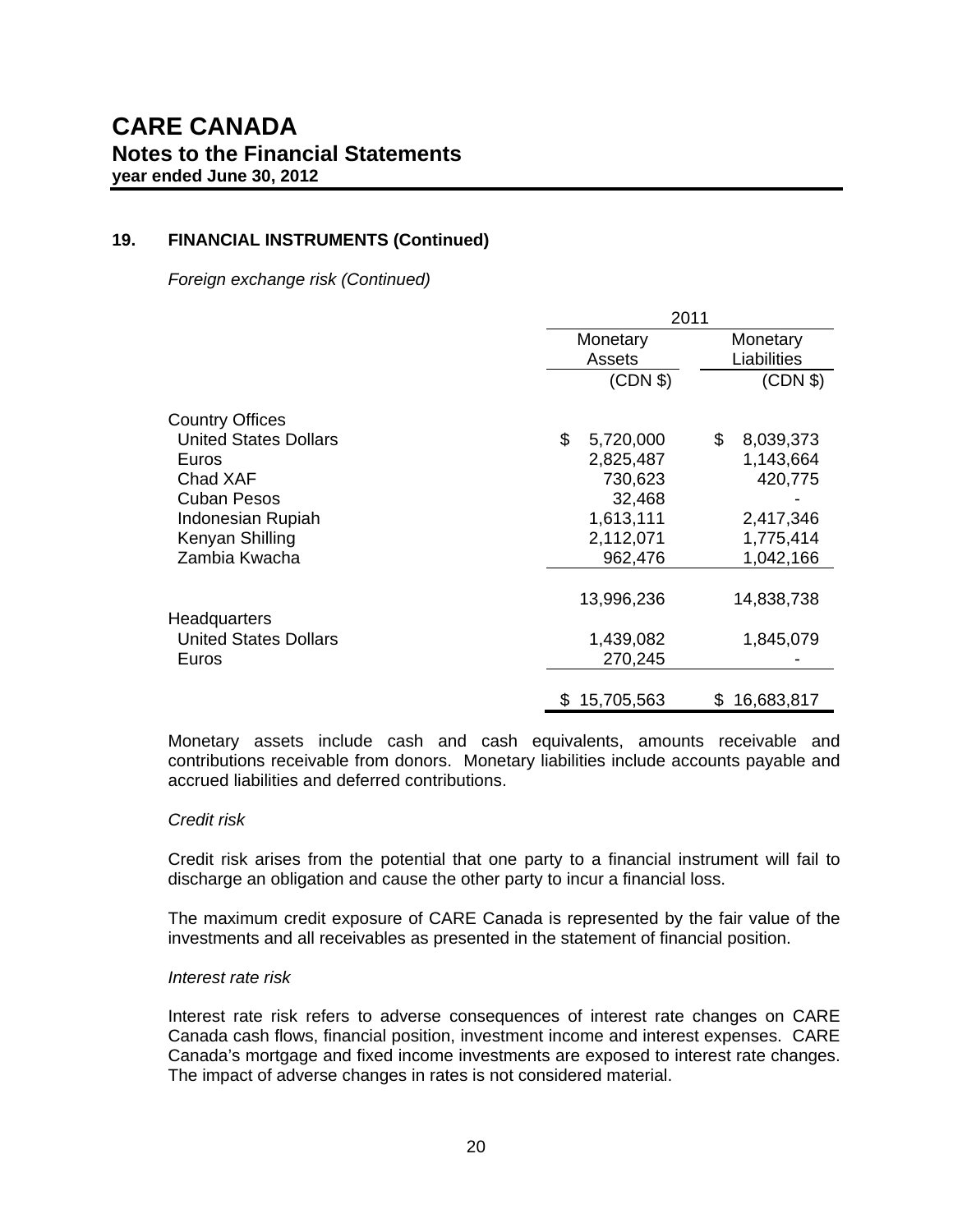#### **20. TAX RECEIPTED DONATIONS**

CARE Canada is a member of Imagine Canada and has adopted the Ethical Fundraising and Financial Accountability Code (the "Code"). The Code requires disclosure of donations that are receipted for income tax purposes. During the year, CARE Canada issued donation receipts for income tax purposes in the amount of \$6,026,868 (2011 - \$5,976,167).

#### **21. COMPARATIVE FIGURES**

Certain comparative figures have been reclassified to conform with the financial statement presentation adopted in the current year.